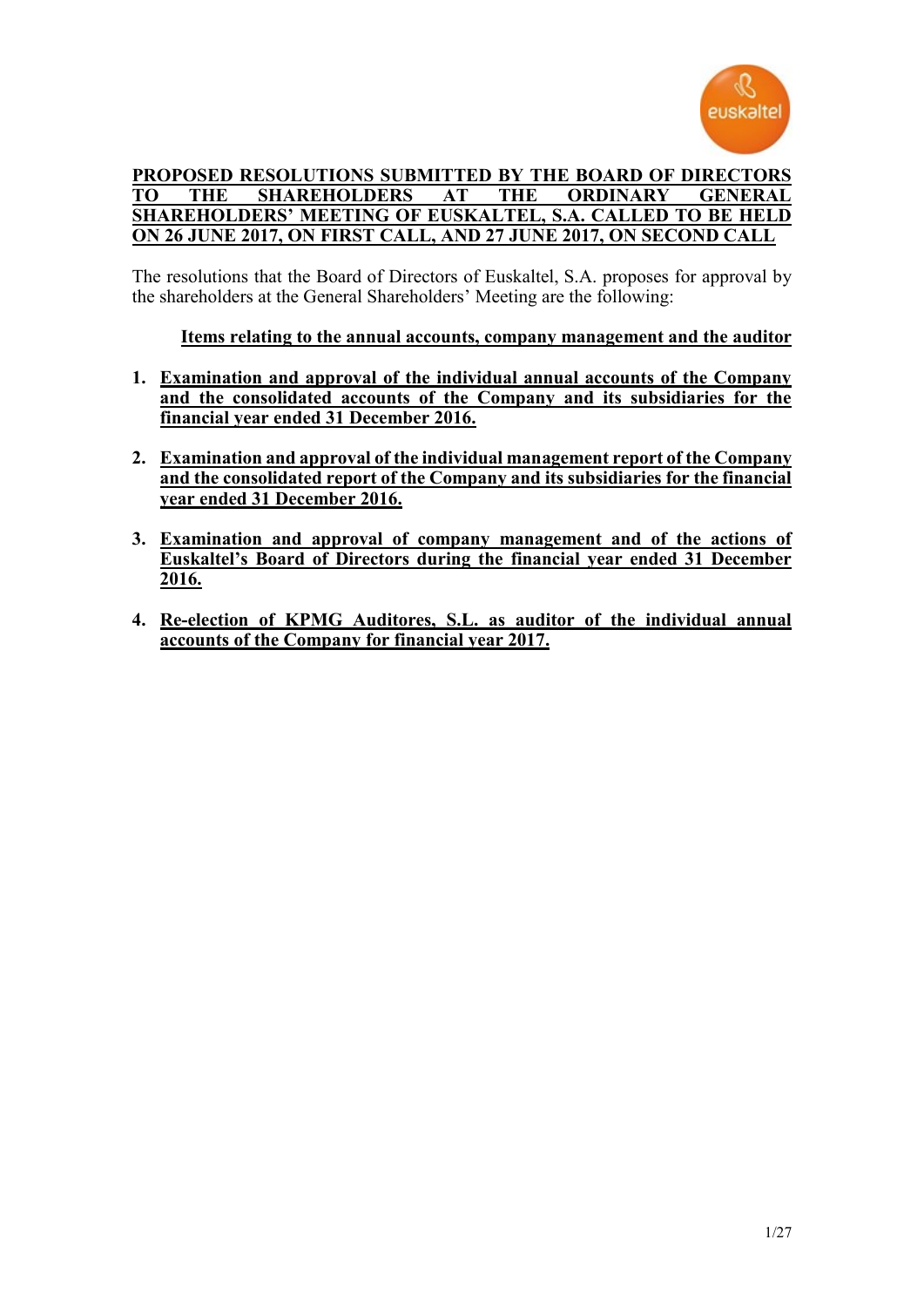

# **ITEM ONE ON THE AGENDA**

### **Examination and approval of the individual annual accounts of the Company and the consolidated accounts of the Company and its subsidiaries for the financial year ended 31 December 2016**

### **PROPOSED RESOLUTION RELATING TO ITEM ONE**

It is hereby resolved to approve the individual annual accounts of Euskaltel and the annual accounts of Euskaltel consolidated with those of its subsidiaries for the financial year ended 31 December 2016 and which were drawn up by the Board of Directors at its meeting held on 22 February 2017.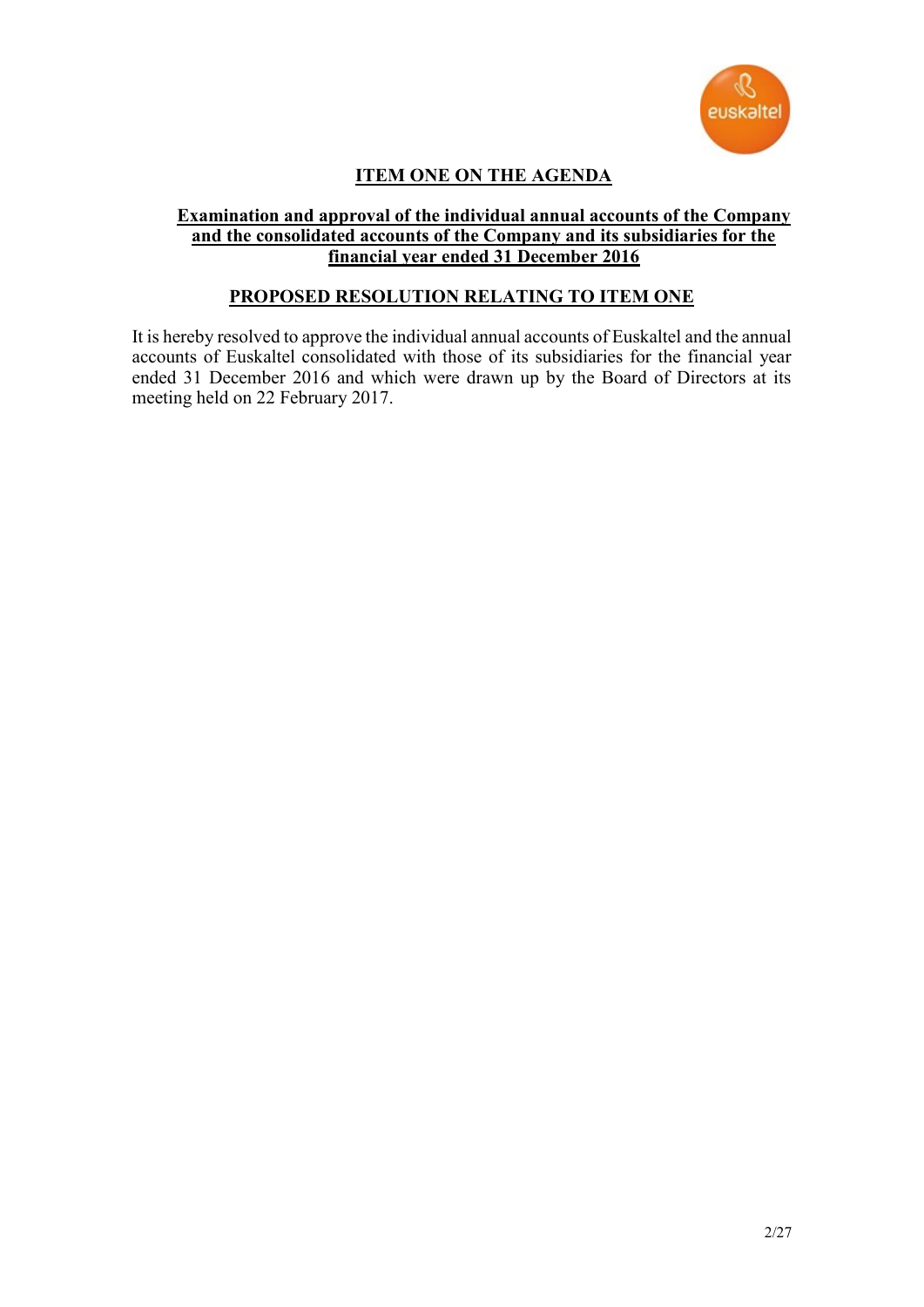

# **ITEM TWO ON THE AGENDA**

#### **Examination and approval of the individual management report of the Company and the consolidated report of the Company and its subsidiaries for the financial year ended 31 December 2016**

## **PROPOSED RESOLUTION RELATING TO ITEM TWO**

It is hereby resolved to approve the individual management report of Euskaltel and the management report of Euskaltel consolidated with that of its subsidiaries for the financial year ended 31 December 2016, which were approved by the Board of Directors at its meeting held on 22 February 2017.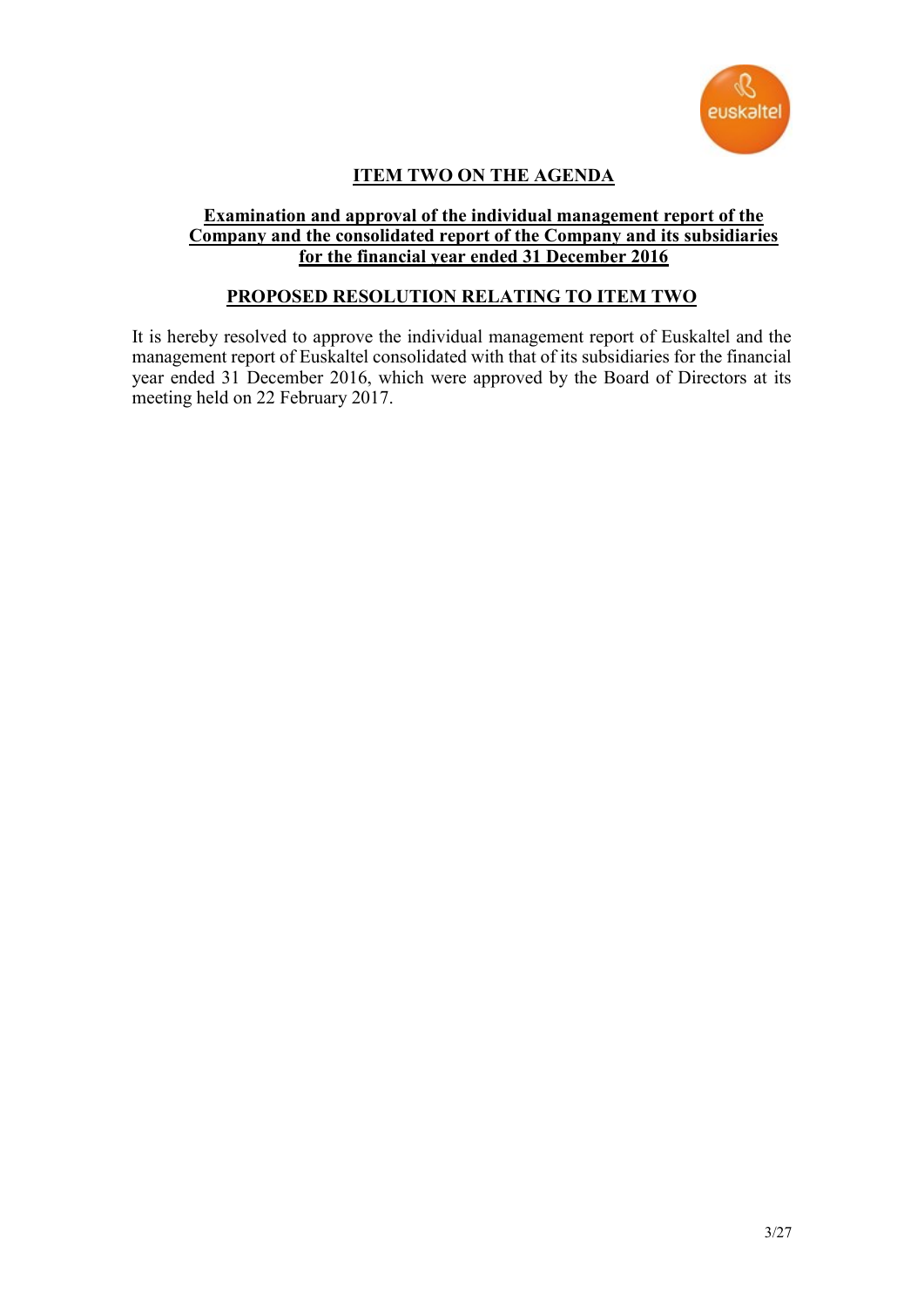

# **ITEM THREE ON THE AGENDA**

#### **Examination and approval of company management and of the actions of Euskaltel's Board of Directors during the financial year ended 31 December 2016**

## **PROPOSED RESOLUTION RELATING TO ITEM THREE**

The management of the Company and the activities of the Board of Directors of the Company during the financial year ended 31 December 2016 are hereby approved.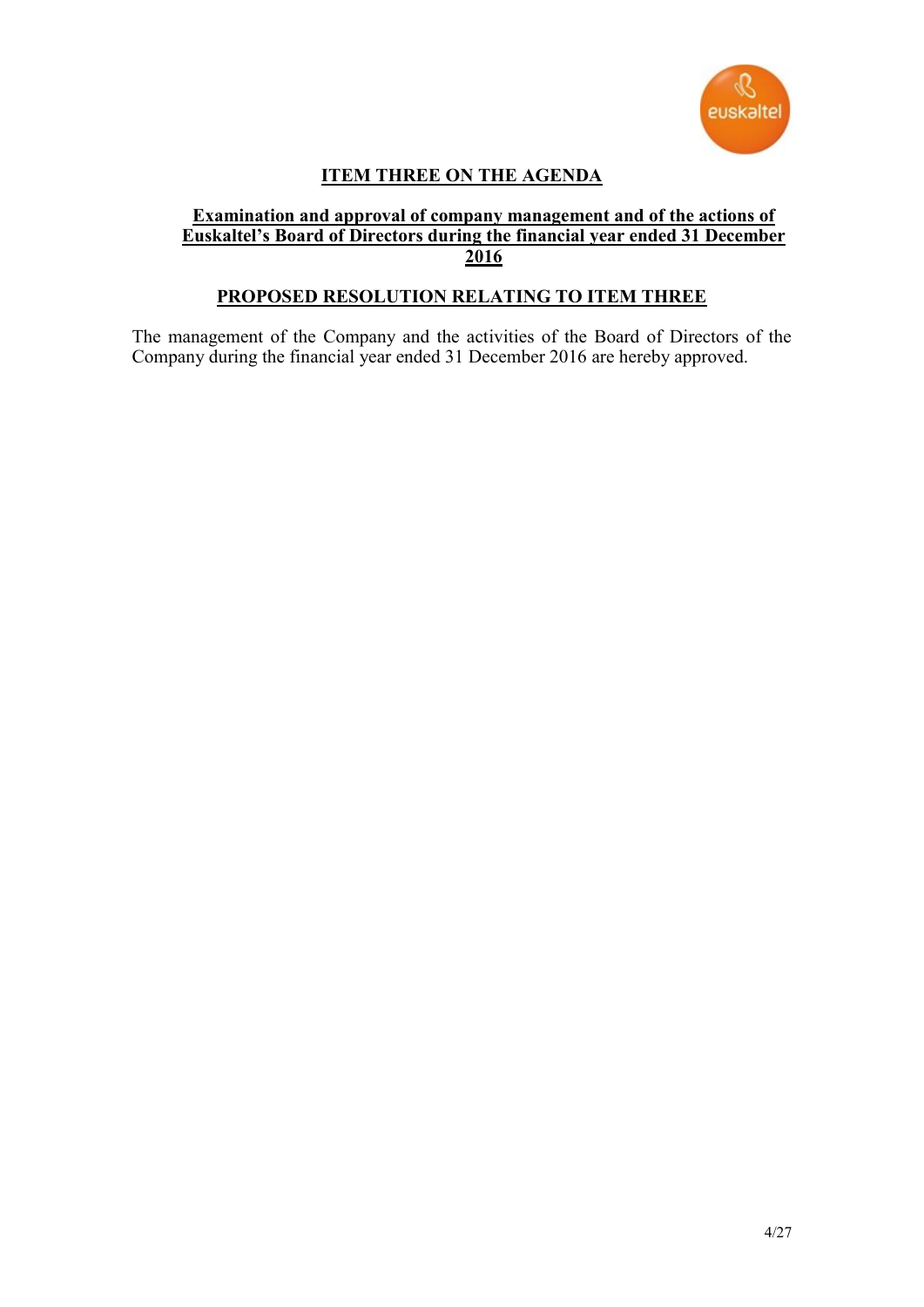

# **ITEM FOUR ON THE AGENDA**

### **Re-election of KPMG Auditores, S.L. as auditor of the individual annual accounts of the Company for financial year 2017**

### **PROPOSED RESOLUTION RELATING TO ITEM FOUR**

It is hereby resolved to re-elect the company KPMG Auditores, S.L. as auditor of the Company to perform the audit of the individual accounts of Euskaltel for the financial year ending on 31 December 2017.

It is also hereby resolved to authorise the Company's Board of Directors, with express powers of substitution, including to its authorised representatives, to determine the remuneration of the auditor in accordance with the financial terms and conditions generally applicable to said audit firm, and particularly to enter into the respective services agreement, on the terms and conditions it deems appropriate, with authority to make such amendments thereto as may be required in accordance with the law applicable at any particular time.

KPMG Auditores, S.L. shall, if elected, accept its re-election by any valid legal means.

This resolution is adopted at the proposal of the Board of Directors and upon a prior proposal, in turn, of the Audit and Control Committee.

It is stated for the record that KPMG Auditores, S.L. has its registered office at Paseo de la Castellana, 259 C, Torre Cristal, 28046 Madrid (Madrid), and tax identification number B-78.510.153. It is registered with the Commercial Registry of Madrid at volume 11,961, folio 90, section 8, page M-188,007, entry 10, and with the Official Auditors' Registry (*Registro Oficial de Auditores de Cuentas*) (ROAC) under number S-0702.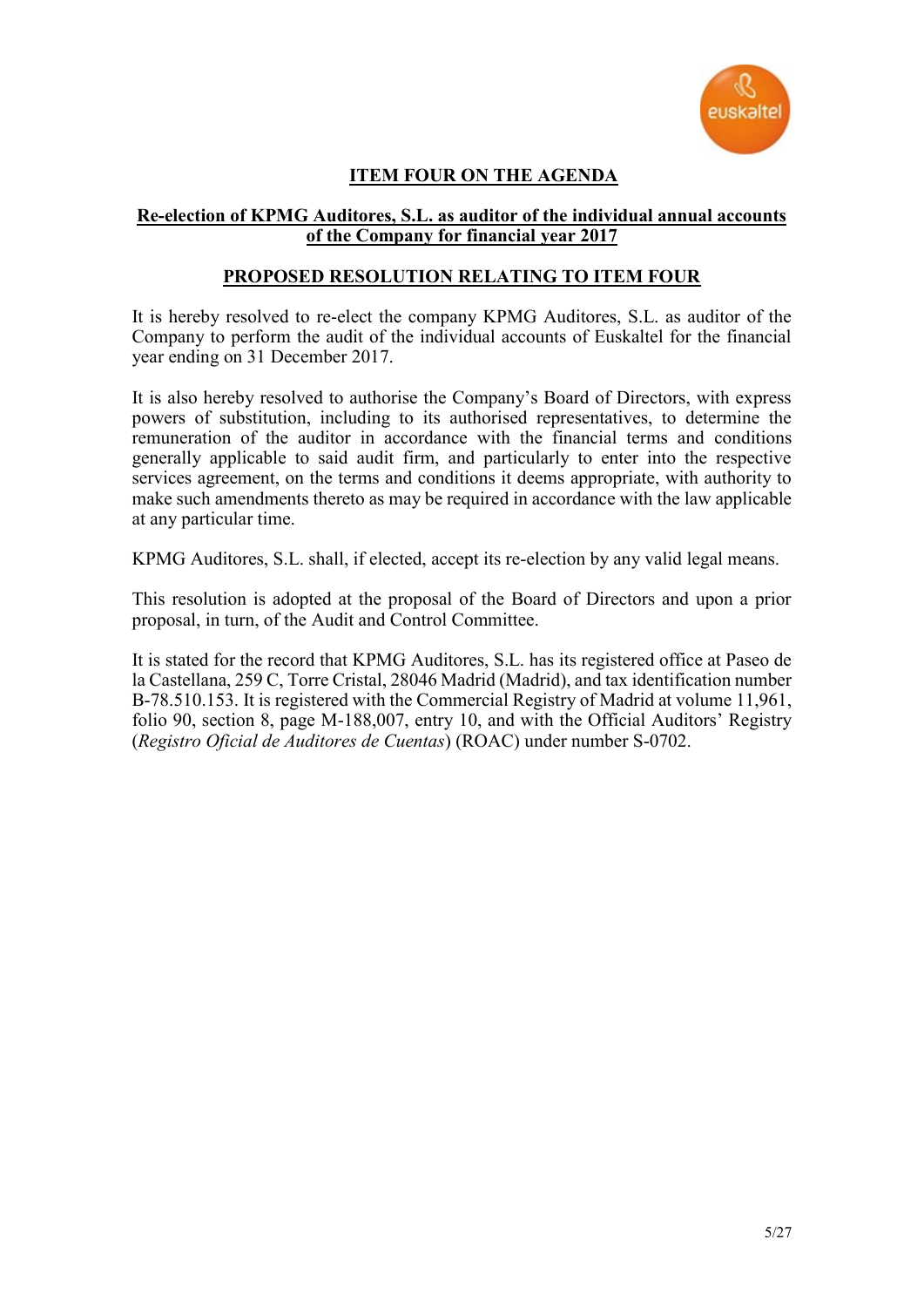

**Items relating to the express authorisations and delegations that are requested**

- **5. Authorisation for the acquisition of all of the equity interests representing the capital of the company Parselaya, S.L.U., the indirect holder of all of the share capital of Telecable de Asturias, S.A.U., from the British entity Zegona Limited (the "Transaction"), pursuant to the provisions of Section 160.f) of the Companies Act.**
- **6. Approval of an increase in capital by means of non-monetary contributions, with a delegation of powers to the Board of Directors, with express power of substitution, including, among others and pursuant to the provisions of Section 297.1.a) of the Companies Act, the power to set the date on which the increases must be implemented and to amend article 6 of the Bylaws.**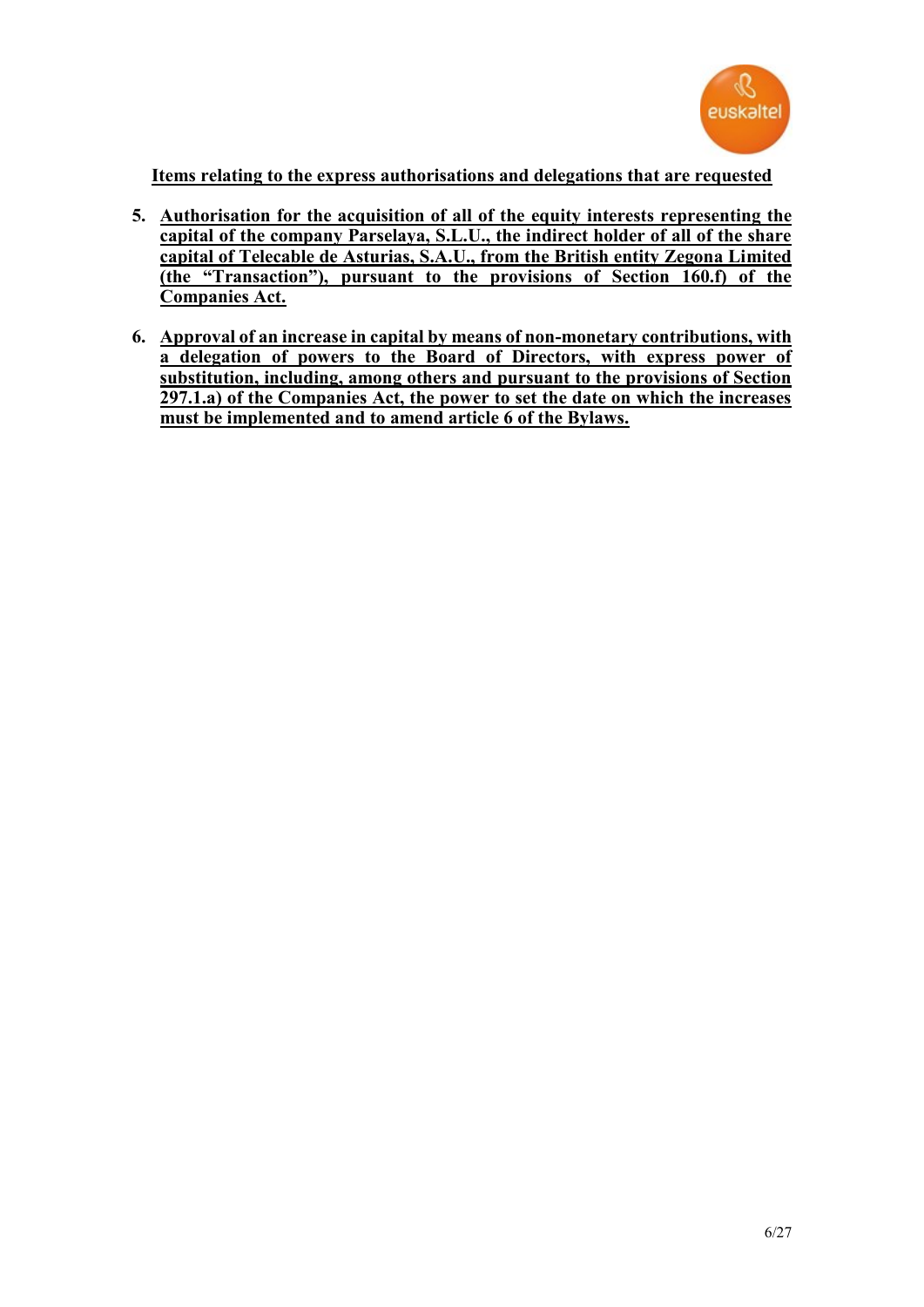

# **ITEM FIVE ON THE AGENDA**

#### **Authorisation for the acquisition of all of the equity interests representing the capital of the company Parselaya, S.L.U., the indirect holder of all of the share capital of Telecable de Asturias, S.A.U., from the British entity Zegona Limited (the "Transaction"), pursuant to the provisions of Section 160.f) of the Companies Act.**

### **PROPOSED RESOLUTION RELATING TO ITEM FIVE**

Pursuant to the provisions of Section 160.f) of the Companies Act and to the report prepared for such purpose by the Board of Directors, the acquisition of all of the equity interests representing the capital of the company Parselaya, S.L.U., the indirect holder of all of the share capital of Telecable de Asturias, S.A.U. ("**Telecable**"), from the British entity Zegona Limited (the "**Transaction**"), is hereby approved.

As described in the aforementioned report of the Board of Directors, the Transaction is of the highest strategic importance in the telecommunications industry in northern Spain, constituting a fundamental and definitive step toward the consolidation of the three main cable operators in the north. This will give the Company greater strength and efficiency, shared synergies, and capacity for growth, among other things.

Along these lines, the local nature of Euskaltel and of Telecable is expected to be maintained, which will translate into the continuity of the respective brands, local structures and management teams, given that all of the foregoing as a whole is considered to be a key element for the success and expansion of these operators in recent years.

The acquisition of the Telecable business will entail a strengthening of the Company's positioning and stability in the telecommunications market, creating a group that, on a pro forma basis, would have reached combined billings of more than 700 million euros, adjusted EBITDA of around 350 million euros, and a significant cash flow of more than 220 million euros in 2016, taking into account that the networks of both companies are already quite developed in their respective territories and the investments to be made in this infrastructure are not very high.

Thus, the combination of Euskaltel and Telecable will permit:

- the creation of synergies such as (i) better access to and ability to negotiate regarding products, services and content, (ii) combining systems and technologies, (iii) optimisation of contractual relations with suppliers, and/or (iv) harmonisation of growth strategies, among others;
- maximisation of the value of their customers, based on the leadership position held in their respective markets, the loyalty of their respective customers, the high value of their brands, and the positioning of the companies; and
- increasing their size and significance in the Spanish telecommunications market, while simultaneously maintaining their local strength in the Basque Country (Euskadi), Galicia and Asturias.

In sum, the Transaction will make the Company stronger, more efficient and with higher growth potential in order to compete in a demanding market as a leading operator within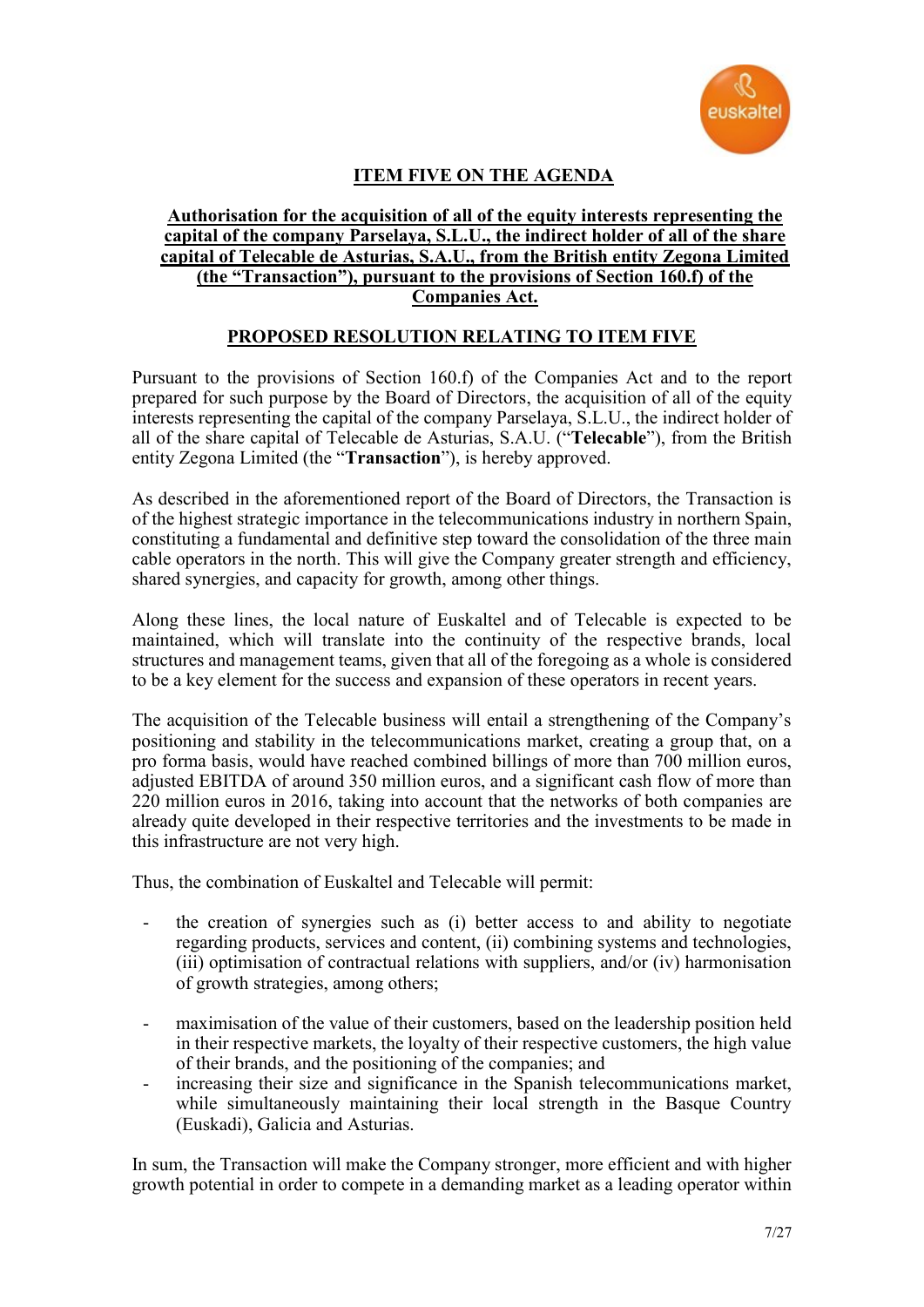

its geographical areas in northern Spain, and of greater significance in the Spanish and European market, while at the same time maintaining its strong position and commitment in the Basque Country, Galicia and Asturias, where these companies have strong roots and prestige.

The Transaction consists of the acquisition of an essential asset for the Company, which will allow it to strengthen its position as a leading operator in converged offerings in the geographic area in which it does business in northern Spain.

Furthermore, the Transaction also involves all those accessory or connected legal transactions that are necessary or appropriate for the success of the Transaction, such as the increase in capital by means of non-monetary contributions referred to in item 6 of the agenda.

It is also resolved to delegate to the Company's Board of Directors, as broadly as required under the law, with powers of substitution or further delegation to any of its members, as well as to the Secretary and to the Deputy Secretary of the Board of Directors, the determination of the final terms of the Transaction and of any instruments, contracts or legal acts regarding the Transaction (to the extent that they affect the Company or that the Company is a party thereto), as well as, on the broadest terms, the power to freely determine the terms and conditions for the execution and completion of the Transaction and to carry out any acts necessary, required or appropriate for the execution, further development, effectiveness, consummation and success of the Transaction, particularly including the following acts, without limitation:

- (i) to clarify, specify and complete this resolution authorising the Transaction, resolving any questions or issues that arise with respect thereto, and to correct and complete any defects or omissions that might hinder or prevent the effectiveness or registration thereof;
- (ii) to negotiate, subscribe, sign, execute, document, perfect, agree to and implement any acts, agreements, contracts or legal acts (to the extent they affect the Company or that the Company is a party thereto) that are entered into within the framework of the Transaction, and to adopt the resolutions or sign the additional or complementary documents that are necessary or appropriate for the success of the Transaction, taking notice and/or giving their consent as appropriate;
- (iii) to adopt the resolutions that are necessary or appropriate for the further development, execution and consummation of the Transaction, signing any public or private documents that are required to such end and also executing any instruments, legal acts, contracts, declarations and transactions that are appropriate for such purpose, including the publication of any announcements that are legally required:
- (iv) to grant powers of attorney and/or grant any of the above powers by way of substitution, as many times as appropriate, to the persons they deem advisable;
- (v) to appear before a Notary and to convert this resolution authorising the Transaction into a public instrument, making the statements required to such end and correcting any clerical error; and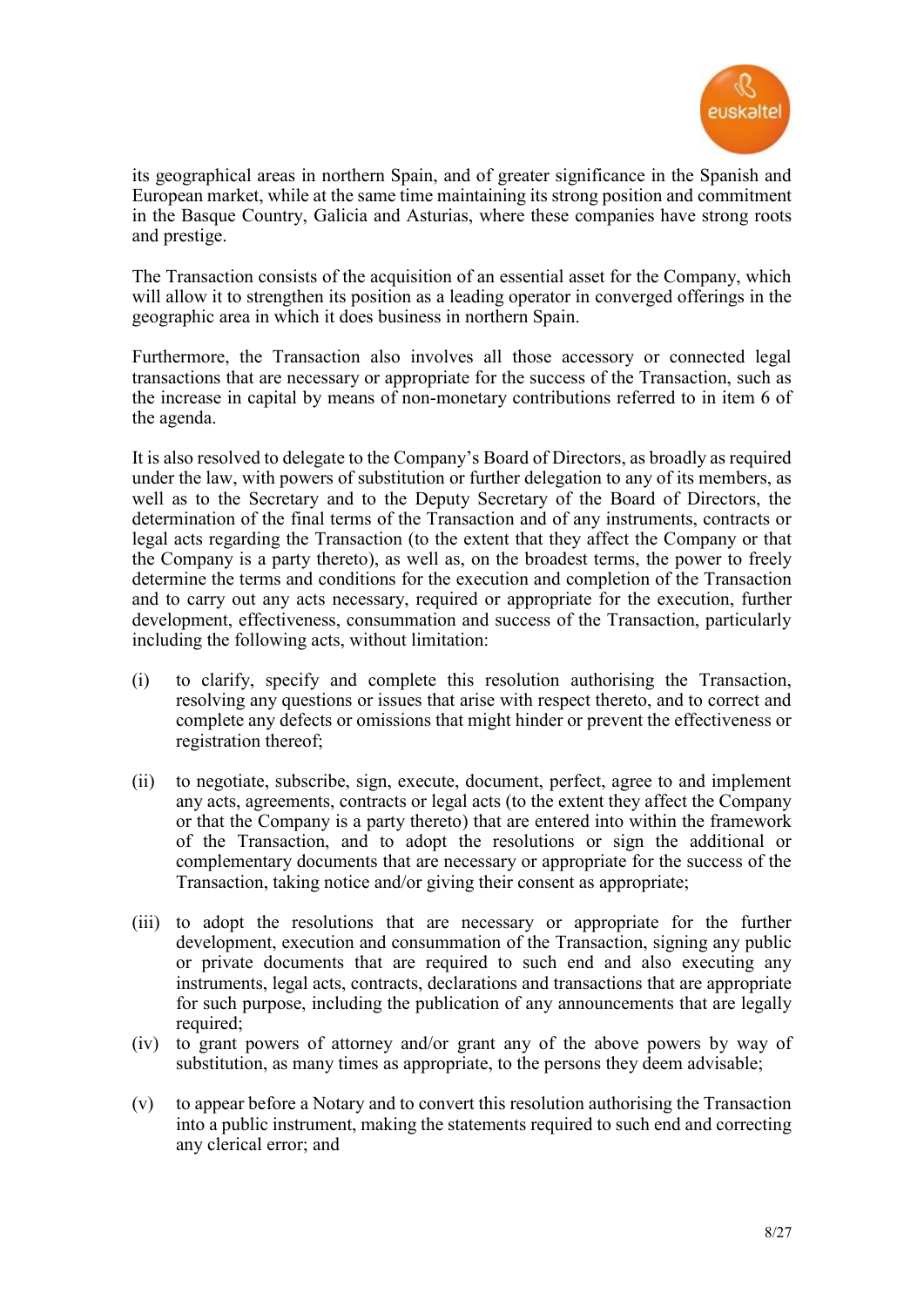

(vi) to perform any other acts or take any other steps as are necessary or appropriate for purposes of the consummation of the Transaction.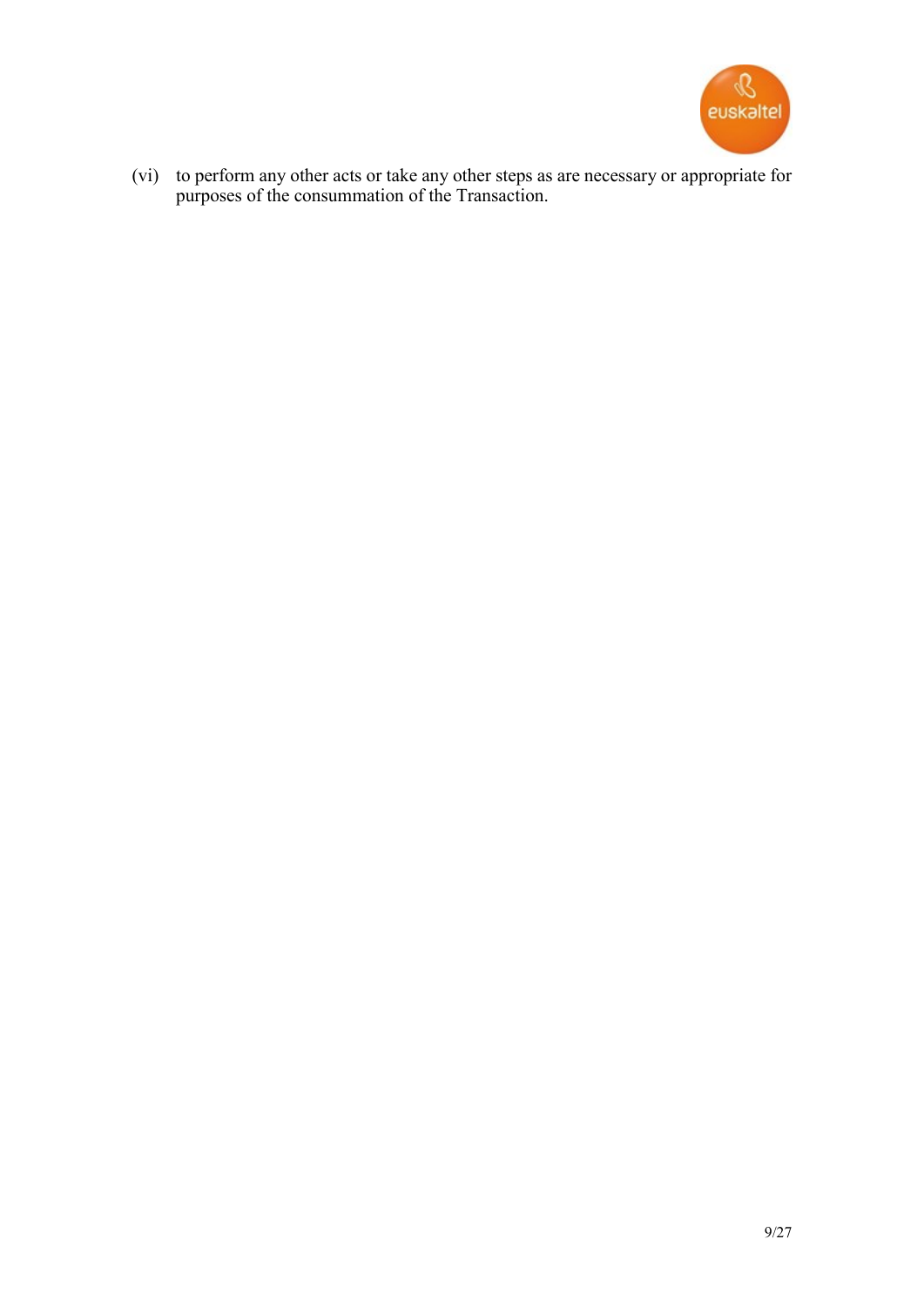

# **ITEM SIX ON THE AGENDA**

#### **Approval of an increase in capital by means of non-monetary contributions, with a delegation of powers to the Board of Directors, with express power of substitution, including, among others and pursuant to the provisions of Section 297.1.a) of the Companies Act, the power to set the date on which the increases must be implemented and to amend article 6 of the Bylaws**

## **PROPOSED RESOLUTION RELATING TO ITEM SIX**

It is hereby resolved to increase the share capital upon the terms set out in the report of the Board of Directors issued for said purpose and made available to the shareholders as from the call to this Ordinary General Shareholders' Meeting.

## **1.1. Increase in share capital by means of non-monetary contributions**

Increase in the share capital of Euskaltel in the nominal amount of 80,400,000 euros, by means of the issuance and flotation of a total of 26,800,000 ordinary shares, with a par value of 3.00 euros each, of the same class and series as those currently outstanding, represented by book entries.

The increase in capital must be subscribed and paid in by Zegona Limited by means of the non-monetary contribution described in section [1.2](#page-9-0) below.

### <span id="page-9-0"></span>**1.2. Consideration for increase in capital**

The shares issued in implementation of this resolution will be fully paid up by means of the contribution of 193,427,260 equity interests, numbered 2,945,594 to 196,372,853, both inclusive, of Parselaya, S.L.U. ("**Parselaya**"), a Spanish company with an address at calle Profesor Potter, número 190, 33203 Gijón (Asturias), and registered with the Commercial Registry of Oviedo at volume 4,169, folio 144, sheet AS-49,074, bearing Tax Identification Number (N.I.F.) B-87,273,272, with a par value of 0.01 euro, free of liens and encumbrances, and representing 98.5% of the capital of Parselaya (the "**Parselaya Equity Interests**").

The contribution of the Parselaya Equity Interests will be made by Zegona Limited ("**Zegona**"), with a registered address at One Waverley Place Union Street, St. Helier. Jersey JE1 1AX, registered with the Companies Registry of Jersey under number 117602, and bearing Spanish Tax Identification Number (N.I.F.) N-8265893-A.

#### <span id="page-9-1"></span>**1.3. Issue price**

The issue price (par value plus share premium) for each new share will be 9.50 euros per share, assuming that the consideration in cash for the equity interests representing 1.5% of the capital of Parselaya (after deducting the amount owed by Parselaya for all items under the intragroup loan dated 14 August 2015 between Parselaya and Zegona (Lux) S.à r.l. (the "**Intragroup Loan**") and any adjustments for net debt and working capital) is not less than 3,877,157 euros. If, on the other hand, the consideration to be paid in cash for the equity interests representing 1.5% of the capital of Parselaya (after deducting the amount owed by Parselaya for all items under the Intragroup Loan and any adjustments for net debt and working capital) is less than 3,877,157 euros, the total cash amount of the increase in capital (par value plus share premium) will be set at 98.5% of the result of deducting the following two amounts from the figure initially forecast for the equity value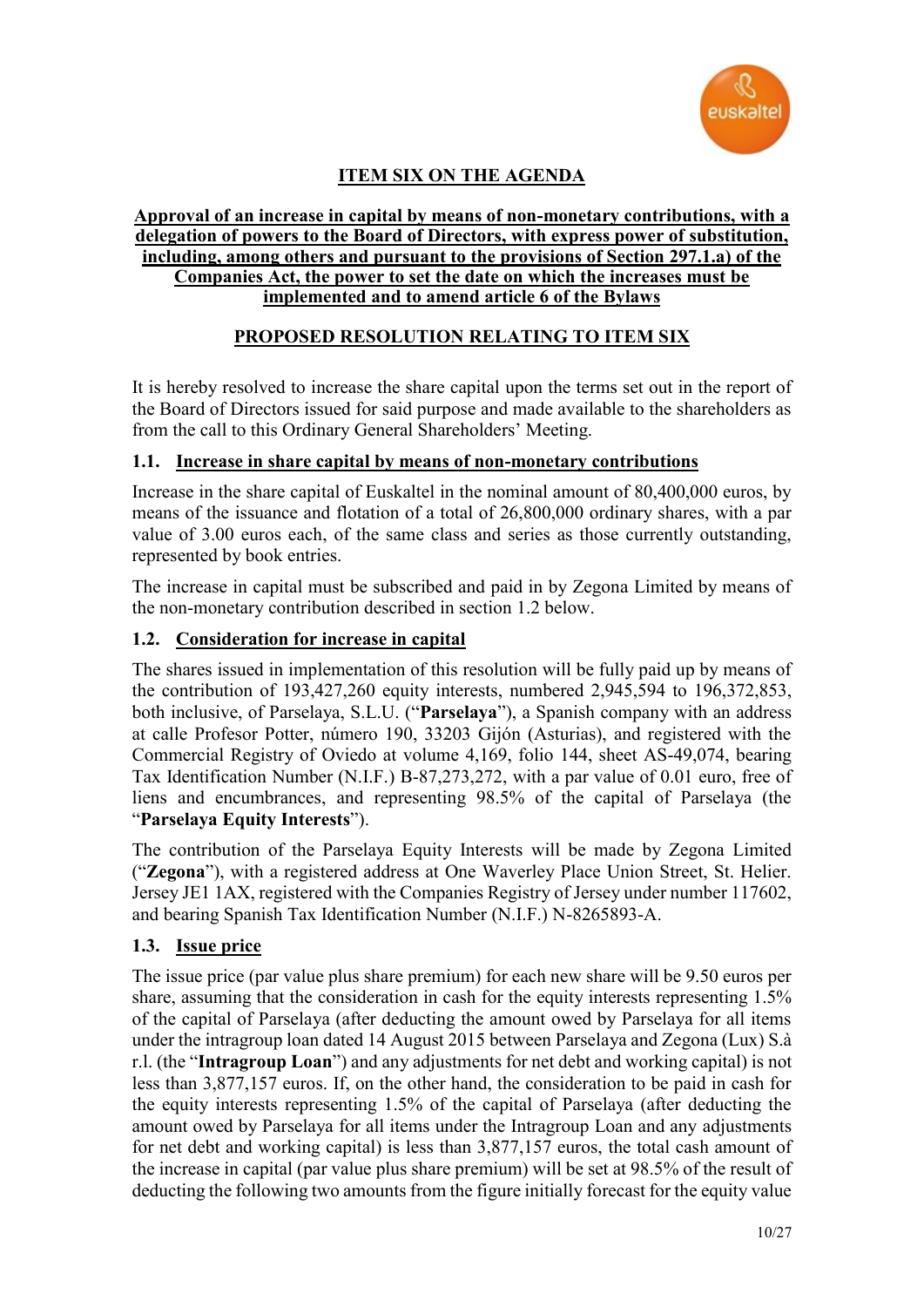

of Telecable (441,100,000 euros): (1) the amount owed by Parselaya under the Intragroup Loan for all items; and, if any, (2) adjustments for debt and working capital. In this case, the issue price per share will be the result of dividing the total cash amount of the Increase in Capital (441,100,000 euros less items (1) and (2) above) by the number of Euskaltel shares to be issued (i.e. 26,800,000), with a par value of 3.00 euros for each of the new shares and the rest being the share premium.

# **1.4. Rights corresponding to the new shares**

The new shares will give the holder thereof the same financial, voting and like rights as the ordinary shares of the Company then outstanding as from the date on which the increase is declared to be subscribed and paid up, except for the right to receive the supplemental dividend with a charge to financial year 2016.

# **1.5. No pre-emptive rights**

Pursuant to the provisions of Section 304 of the Companies Act, and as it is an increase in capital with a charge to non-monetary contributions, there is no pre-emptive right accruing to the existing shareholders of the Company.

## **1.6. Representation of the new shares**

The new shares will be represented by book entries, the book-entry registration of which will be entrusted to Sociedad de Gestión de los Sistemas de Registro, Compensación y Liquidación de Valores, S.A.U. (Iberclear) and its member entities.

## **1.7. Implementation of the increase**

Once the full subscription of and payment for the increase in capital by Zegona has been verified, the Board of Directors, the non-member Secretary of the Board of Directors and the non-member Deputy Secretary of the Board of Directors may declare the increase in capital to be subscribed and paid up, and thus implemented, declaring the text of article 6 of the Bylaws ("Share capital") to be amended to reflect the new share capital figure and the number of resulting shares, provided that it could not be verified and implemented by the shareholders acting at this General Meeting.

## **1.8. Admission of the new shares to trading**

Resolve to request the admission to trading of the new shares on the Bilbao, Madrid, Barcelona and Valencia Stock Exchanges, through the Automated Quotation System (Continuous Market), and proceed to request the competent bodies to include the new shares of the Company in the book-entry registers of Sociedad de Gestión de los Sistemas de Registro, Compensación y Liquidación de Valores, S.A.U. (Iberclear) as well as take any other steps and perform any other acts as are required and submit the required documents to the competent bodies.

Once the increase in capital has been implemented, the Board of Directors, or any of the persons identified in section [1.10](#page-11-0) below by delegation therefrom, may make the corresponding requests, prepare and submit all appropriate documents upon the terms they deem advisable, and perform any acts necessary for such purpose.

# **1.9. Amendment of the Bylaws**

Upon implementation of the increase in capital, article 6 of the Bylaws of Euskaltel shall read as follows: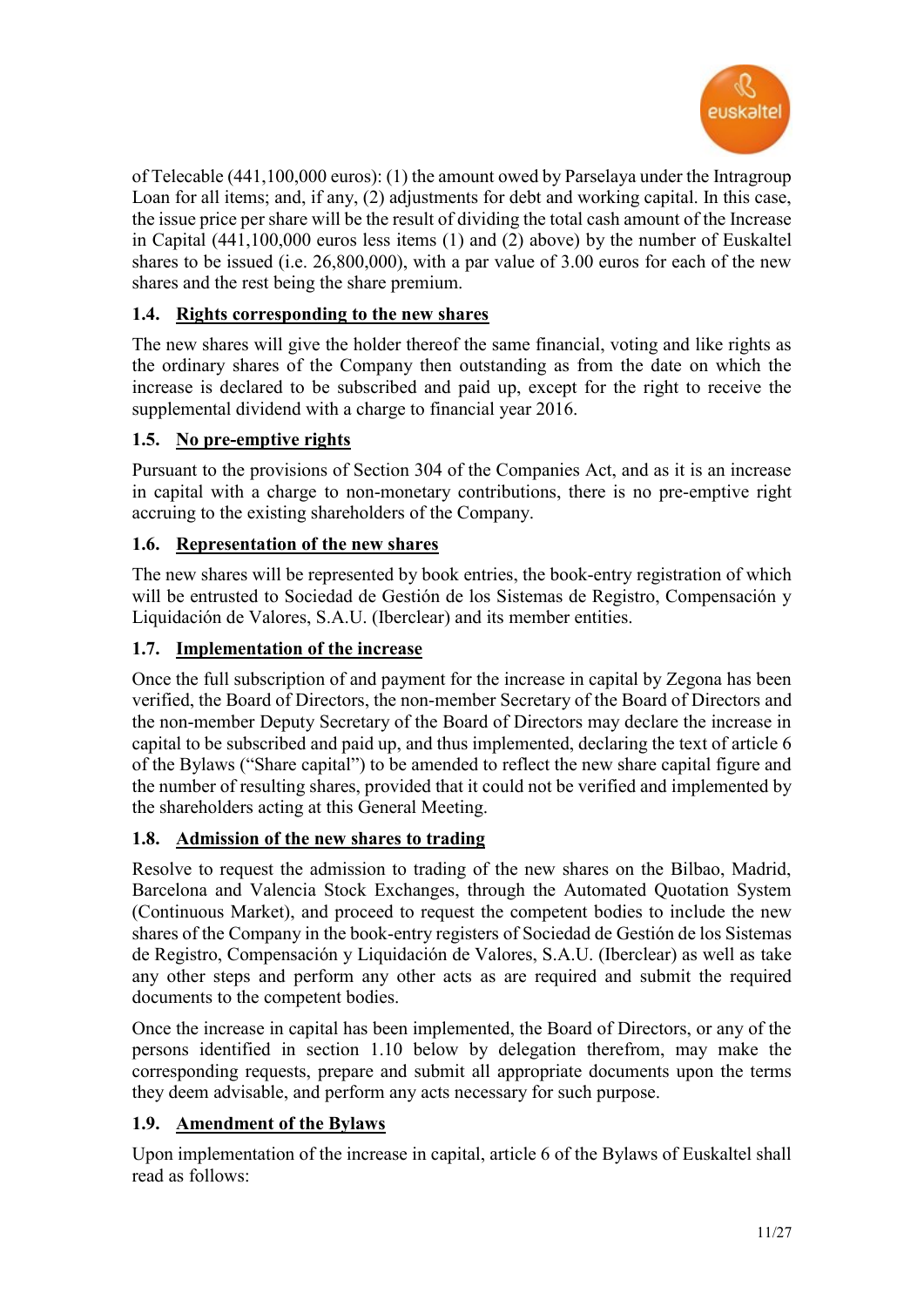

### "*Article 6. Share capital*

*The share capital is 535,936,080 euros, divided into 178,645,360 shares, each having a par value of 3 euros, of the same class and series, numbered consecutively from 1 to 178,645,360, both inclusive, with the same political and economic rights, and which are fully subscribed and paid up.*

### <span id="page-11-0"></span>**1.10. Delegation of powers for the implementation and formalisation of the foregoing resolutions**

Without prejudice to any other delegations already approved by the shareholders at the General Meeting, it is hereby resolved:

- a) To delegate authority to the members of the Board of Directors, the non-member Secretary of the Board of Directors and the non-member Deputy Secretary of the Board of Directors such that any of them, acting severally, once full subscription of and payment for the increase by Zegona has been verified, may declare the increase in capital to be subscribed and paid up, and thus implemented, declaring the text of article 6 of the Bylaws ("Share capital") to be amended to reflect the new share capital figure and the number of resulting shares, provided that it could not be verified and implemented by the shareholders acting at this General Meeting.
- b) To authorise the members of the Board of Directors, the non-member Secretary of the Board of Directors and the non-member Deputy Secretary of the Board of Directors, severally, such that any of them, within the time limits set out in Section 297.1.a) of the Companies Act, may perform any acts and execute any public or private documents as are necessary or appropriate in relation to the foregoing resolutions, with express powers of substitution and correction, until complete registration with the Commercial Registry of the increase in capital hereby approved, and particularly, without limitation:
	- (i) to perform the acts that are necessary or appropriate in any jurisdiction in which it is requested that the shares of the Company be admitted to trading in any form;
	- (ii) to set the date on which the resolution approving the increase in share capital must be implemented, to determine the share price on the date of implementation thereof by means of the application of the mathematical formula described in item [1.3](#page-9-1) above (provided that this is required to meet the circumstances described therein);
	- (iii) to set the terms and conditions of the increase in capital to the extent not provided for in this resolution;
	- (iv) to request the verification or authorisation of the prospectus and other documents where approval and registration thereof by the National Securities Market Commission is required; to request the registration of the new shares in the book-entry register maintained by Sociedad de Gestión de los Sistemas de Registro, Compensación y Liquidación de Valores, S.A.U. (Iberclear); and to perform such acts as are necessary or appropriate in relation to the admission to trading of the new shares of the Company; and
	- (v) generally, to perform the acts, submit the requests, sign the documents and take the steps necessary for the full effectiveness of and compliance with the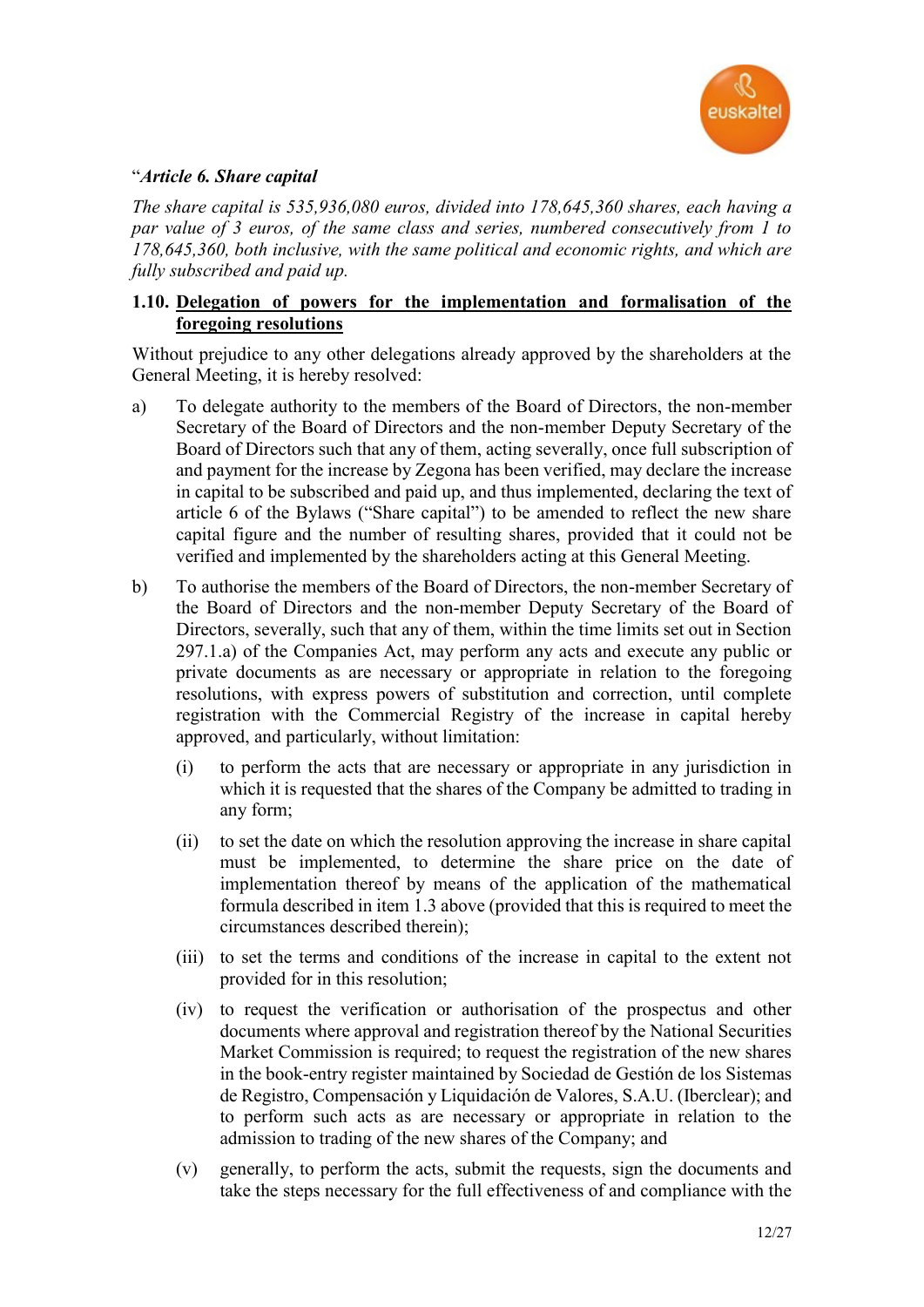

foregoing resolutions, and for any of them to appear before a Notary and execute the corresponding notarial instrument for the capital increase and amendment of article 6 of the Bylaws regarding "Share capital" and, if applicable, to correct and clarify this resolution upon the terms necessary to achieve full registration thereof with the Commercial Registry.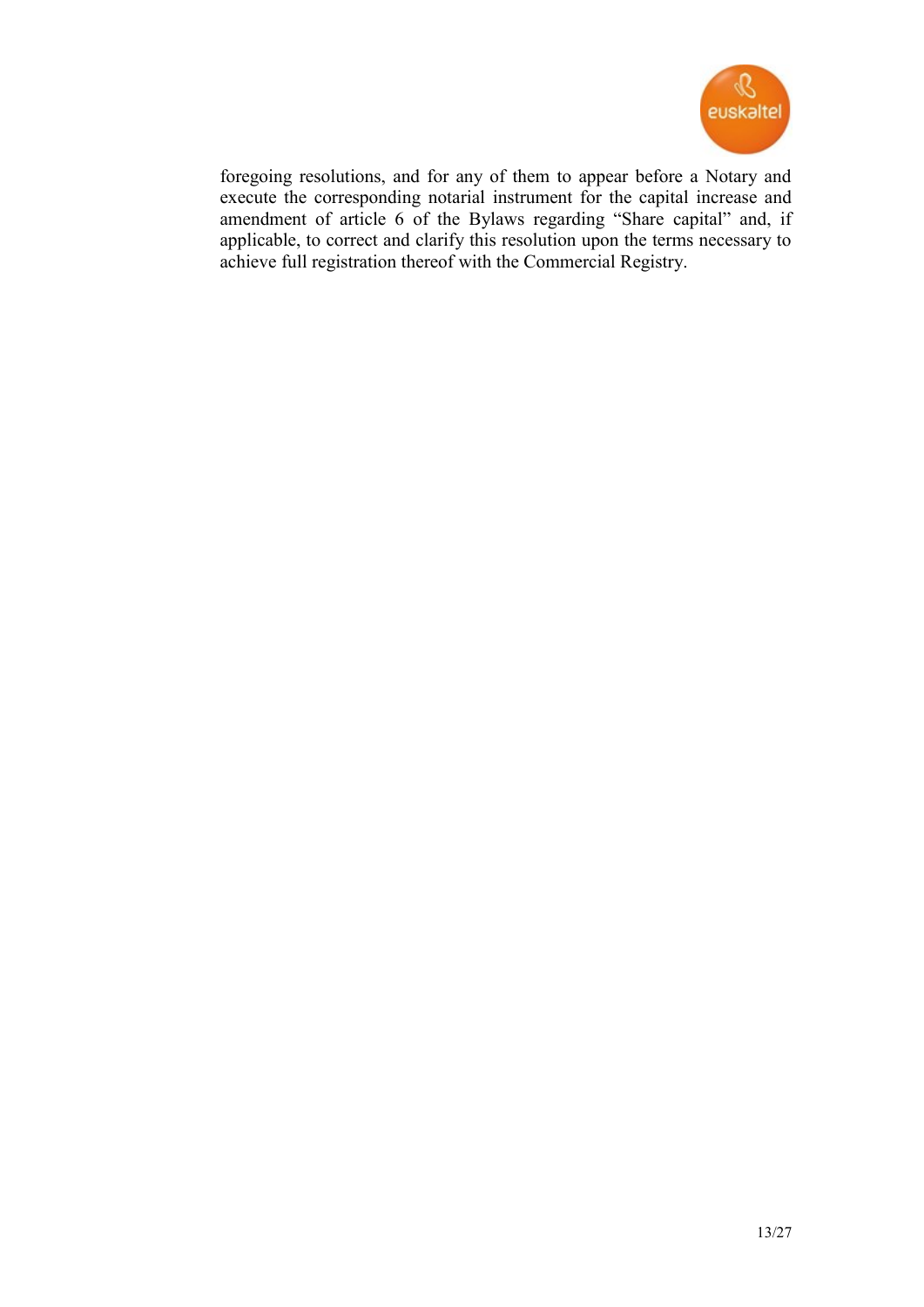

# **Items relating to the amendment of the Bylaws**

# **ITEM SEVEN ON THE AGENDA**

## **Amendment of certain articles of the Bylaws, subject to the condition precedent consisting of the consummation of the Transaction provided for in item 5 of the agenda during the financial year ending on 31 December 2017**

# **PROPOSED RESOLUTIONS RELATING TO ITEM SEVEN**

Subject to the condition precedent consisting of the consummation of the Transaction provided for in item 5 of the agenda during the financial year ending on 31 December 2017, it is hereby resolved to amend the Bylaws upon the terms set out in the report of the Board of Directors issued for said purpose and made available to the shareholders as from the call to this General Meeting.

Specifically, and provided that the condition precedent consisting of the consummation of the Transaction provided for in item 5 of the agenda during the financial year ending on 31 December 2017 is met, it is hereby resolved to amend the following articles of the Bylaws, which, as they are autonomous and deemed to be substantially independent of each other, are submitted to a separate vote, all upon the terms of the report of the Board of Directors prepared for said purpose:

## **7.1. Amendment of article 64 of the Bylaws ("Audit and Control Committee")**

Amendment of article 64 of the Bylaws ("Audit and Control Committee"), which, if the condition precedent consisting of the consummation of the Transaction provided for in item 5 of the agenda during the financial year ending on 31 December 2017 is met, will hereafter read as follows:

## *"Article 64. Audit and Control Committee*

- *1. The Board of Directors shall create a permanent Audit and Control Committee, an internal informational and consultative body without executive functions, with information, advisory and proposal-making powers within its scope of action as set forth in section 3 of this Article. The Audit and Control Committee shall be composed of a minimum of three (3) and a maximum of seven (7) directors appointed by the Board of Directors itself and who must be external directors. A majority of the members of the Audit and Control Committee shall be independent and shall be appointed, particularly as regards its chair, taking into account their knowledge and experience in accounting, auditing or risk management. The members of the Audit and Control Committee as a whole must also have pertinent technical knowledge relating to the industry to which the Company belongs. The Audit and Control Committee shall also appoint its Chair from among the independent directors forming part of said Committee. The position of Secretary of the Audit and Control Committee may be held by one of the members of the Committee or by the Secretary or the Deputy Secretary of the Board of Directors.*
- *2. Directors forming part of the Audit and Control Committee shall hold office for so long as their appointment as directors of the Company remains in effect, unless the Board of Directors decides otherwise. The renewal, re-election and removal*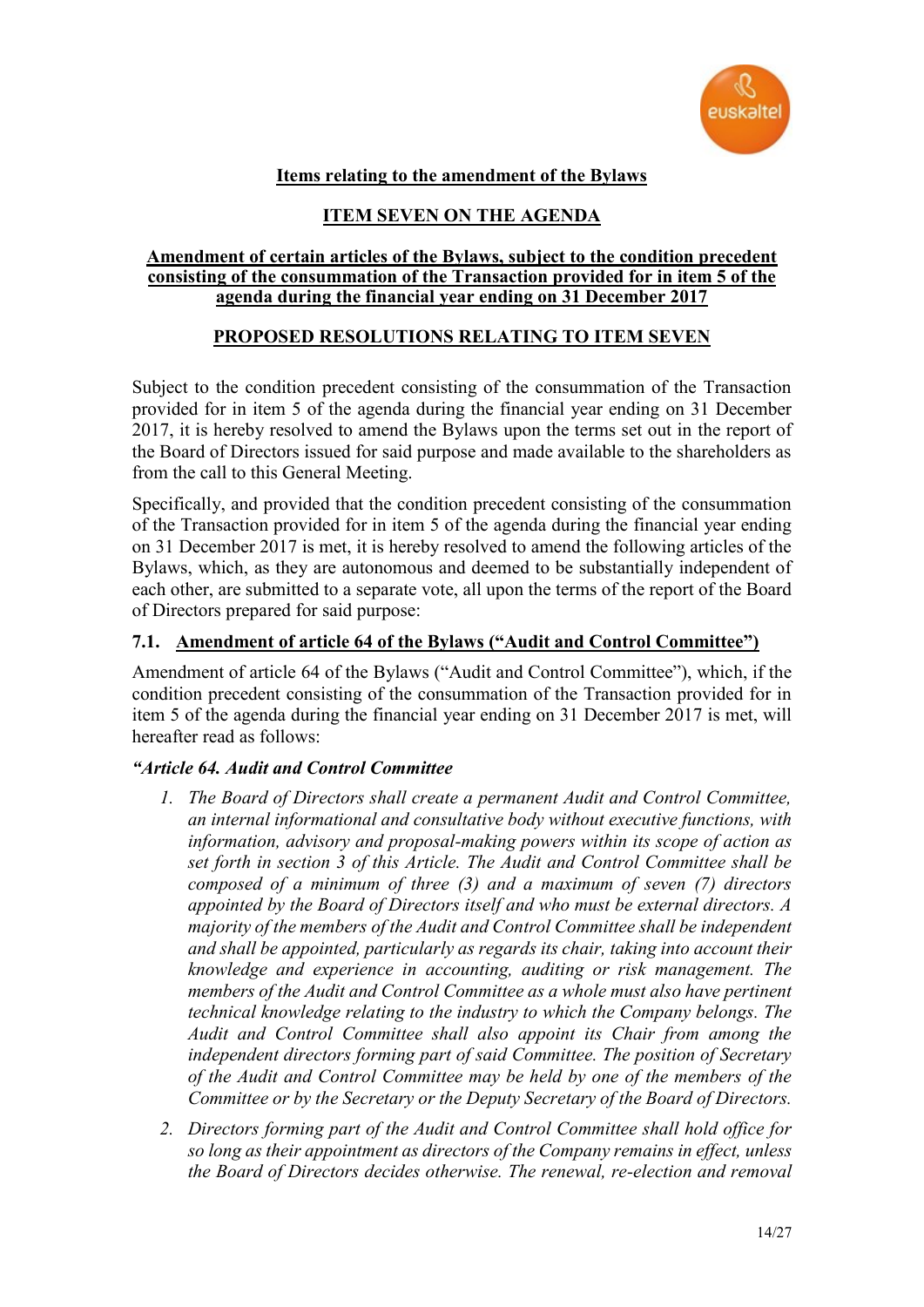

*of directors sitting on the Audit and Control Committee shall be governed by resolution of the Board of Directors.*

*The position of Chair shall be held for a maximum term of four (4) years, after which the Chair may not be re-elected as such until the passage of one (1) year from ceasing to act in that capacity, without prejudice to the continuance or reelection thereof as a member of the Audit and Control Committee.*

- *3. Without prejudice to any other tasks that may be assigned thereto from time to time by the Board of Directors, the Audit and Control Committee shall have the following basic duties:*
	- *a) Report to the shareholders at the General Shareholders' Meeting on the issues raised by the shareholders that are within its purview, and particularly regarding the results of the audit, explaining how it has contributed to the integrity of the financial information and the function that the Audit and Control Committee has performed in said process.*
	- *b) Monitor the effectiveness of the internal control of the Company and of its Group as well as their systems for managing risks, including tax risks.*
	- *c) Together with the auditors, but without diminishing the independence thereof, analyse significant weaknesses in the internal control system detected during the audit. For these purposes, it may submit any recommendations or proposals to the Board of Directors and establish the corresponding followup period.*
	- *d) Supervise the process of preparing and presenting regulated financial information and submit recommendations or proposals to the Board of Directors to protect the integrity thereof.*
	- *e) Propose to the Board of Directors, for submission to the shareholders at the General Shareholders' Meeting, the appointment, re-election or replacement of the auditors, taking responsibility for the selection process, in accordance with applicable legal provisions, as well as the terms of engagement thereof, and regularly collect information therefrom on the audit plan and the implementation thereof, in addition to preserving their independence in the performance of their duties.*
	- *f) Supervise the internal audit activity of the Company.*
	- *g) Establish appropriate relations with the auditors to receive information on those issues that might threaten the independence thereof, for examination by the Audit and Control Committee, and any others related to the audit process and, if applicable, the authorisation of services other than those prohibited under applicable legal provisions, as well as such other communications as are provided for in the laws on auditing and in other auditing rules. In any case, it must annually receive from the auditors written confirmation of their independence from the Company or entities directly or indirectly related thereto, as well as detailed and itemised information on additional services of any kind provided to these entities by the auditors or by persons or entities related thereto, in accordance with legal provisions governing audit activities.*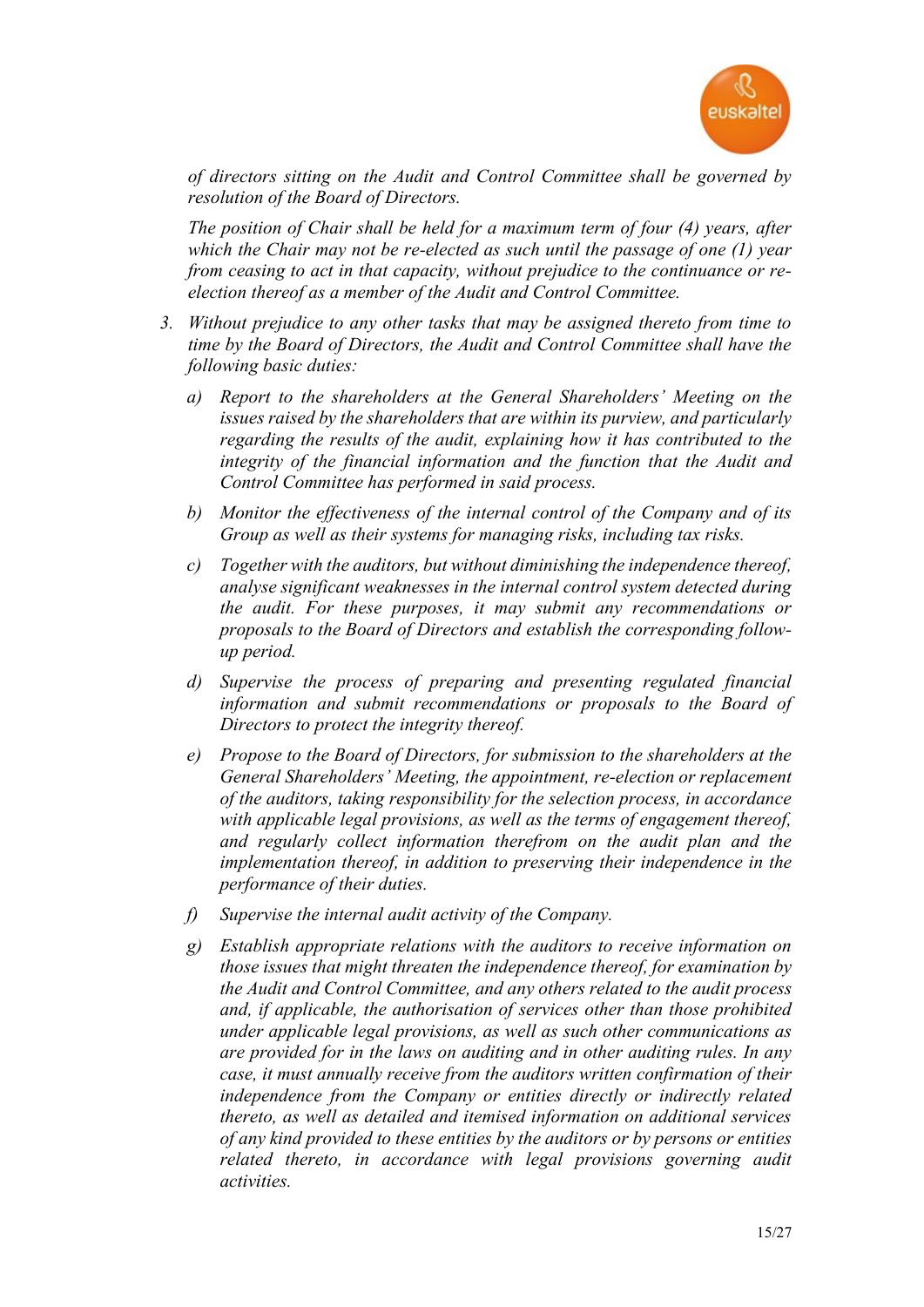

- *h) On an annual basis, and prior to the audit report, issue a report expressing an opinion as to whether the independence of the auditor is compromised. This report must in all cases and on a reasoned basis make a pronouncement regarding the provision of each and every one of the additional services referred to in the preceding letter, considered individually and as a whole, other than the legal audit, and in relation to the rules on independence or the legal provisions governing audit activities.*
- *i) Provide an advance report to the Board of Directors on all of the matters provided by law, the Company's Bylaws and the Regulations of the Board of Directors, and particularly regarding: (i) the financial information that the Company must periodically publish; (ii) the creation or acquisition of interests in special purpose entities or entities domiciled in territories or countries considered to be tax havens; and (iii) related-party transactions.*
- *j) Any others assigned thereto by the Board of Directors in its corresponding Regulations or in the Regulations of the Audit and Control Committee.*
- *4. The Audit and Control Committee shall ordinarily meet two (2) to four (4) times per year in order to review the periodic financial information to be submitted to the securities authorities, as well as the information that the Board of Directors must approve and include within its annual public documentation. It shall also meet at the request of one third (1/3) of its members and whenever called by its Chair, who must do so whenever the Board of Directors or the Chair thereof requests the issuance of a report or the adoption of proposals and, in any case, whenever appropriate for the proper performance of the duties thereof. A valid quorum shall be formed with the presence in person or by proxy of one-half plus one of the directors forming part of the Audit and Control Committee, which shall adopt its resolutions by an absolute majority of votes. In case of a tie, the Chair shall have the tie-breaking vote.*
- *5. The Board of Directors may further develop all of the above rules in its corresponding Regulations and/or in the Regulations of the Audit and Control Committee."*

## **7.2. Amendment of article 65 of the Bylaws ("Appointments and Remuneration Committee")**

Amendment of article 65 of the Bylaws ("Appointments and Remuneration Committee"), which, if the condition precedent consisting of the consummation of the Transaction provided for in item 5 of the agenda during the financial year ending on 31 December 2017 is met, will hereafter read as follows:

#### *"Article 65. Appointments and Remuneration Committee*

*1. The Board of Directors shall create a permanent Appointments and Remuneration Committee, an internal informational and consultative body without executive functions, with information, advisory and proposal-making powers within its scope of action as set forth in section 3 of this Article. The Appointments and Remuneration Committee shall be composed of a minimum of three (3) and a maximum of seven (7) directors appointed by the Board of Directors itself upon a proposal of the Chair of the Board and who must be external directors. A majority of the members of the Appointments and Remuneration Committee shall be*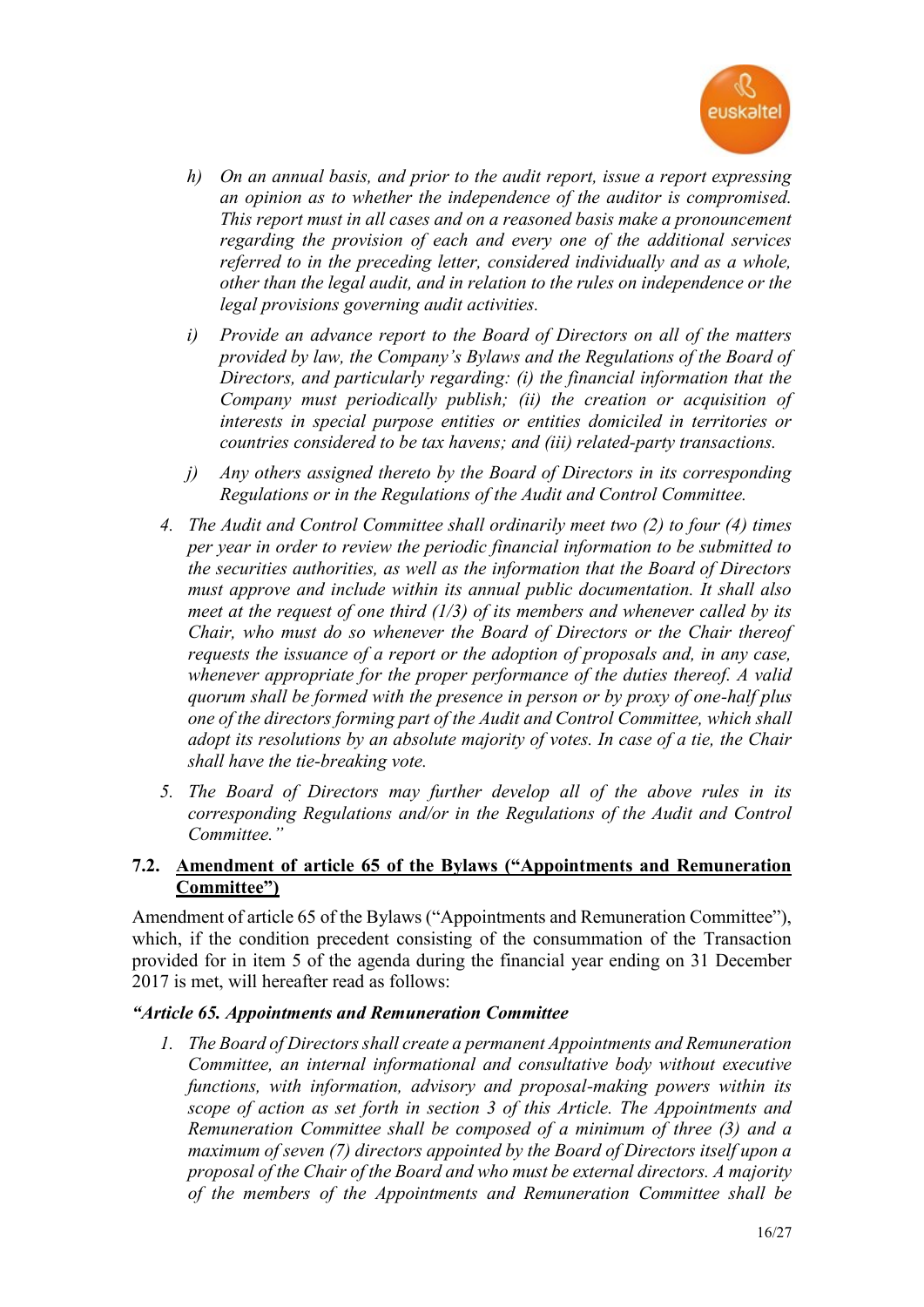

*independent directors and shall be appointed while endeavouring to ensure that they have the knowledge, skill and experience appropriate for the duties they are called upon to perform. The Appointments and Remuneration Committee shall also appoint its Chair from among the independent directors forming part of said Committee. The position of Secretary of the Appointments and Remuneration Committee may be held by one of the members of the Committee or by the Secretary or the Deputy Secretary of the Board of Directors.*

*2. Directors forming part of the Appointments and Remuneration Committee shall hold office for so long as their appointment as directors of the Company remains in effect, unless the Board of Directors decides otherwise. The renewal, reelection and removal of directors sitting on the Committee shall be governed by resolution of the Board of Directors.* 

*The position of Chair shall be held for a maximum term of four (4) years, after which the Chair may not be re-elected as such until the passage of one (1) year from ceasing to act in that capacity, without prejudice to the continuance or reelection thereof as a member of the Committee.*

- *3. Without prejudice to any other tasks that may be assigned thereto from time to time by the Board of Directors, the Appointments and Remuneration Committee shall have the following basic duties:*
	- *a) Evaluate the skills, knowledge and experience needed on the Board of Directors. For these purposes, it shall define the functions and skills necessary in the candidates to fill each vacancy and shall evaluate the time and dedication required for them to effectively perform their duties.*
	- *b) Establish a goal for representation of the less represented gender on the Board of Directors and prepare guidelines on how to achieve this goal.*
	- *c) Submit to the Board of Directors proposals for the appointment of independent directors on an interim basis or for submission to a decision of the shareholders at a General Shareholders' Meeting, as well as proposals for the re-election or removal of said directors by the shareholders.*
	- *d) Report on proposals for the appointment of the other directors on an interim basis or for submission to a decision of the shareholders at a General Shareholders' Meeting, as well as proposals for the re-election or removal thereof by the shareholders.*
	- *e) Report on proposals for the appointment and removal of senior officers and the basic terms of their contracts.*
	- *f) Examine and organise the succession of the chair of the Board of Directors and the chief executive of the Company and, if applicable, make proposals to the Board of Directors so that said succession occurs in an orderly and planned manner.*
	- *g) Propose to the Board of Directors the remuneration policy for directors and general managers or whomsoever performs the duties of senior management reporting directly to the Board, to executive committees or to chief executive officers, as well as the individual remuneration and other contractual conditions for the executive directors, ensuring compliance therewith.*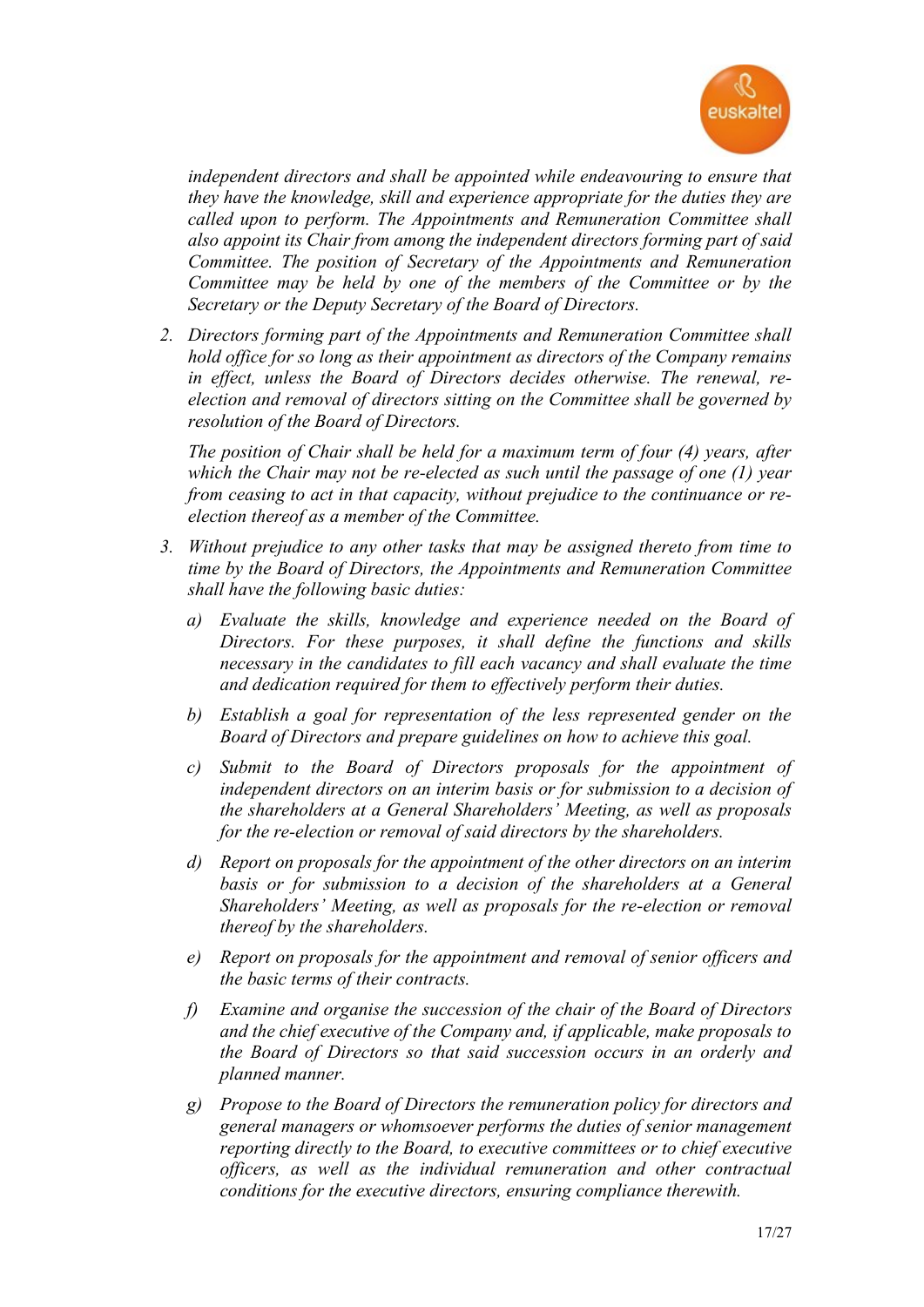

- *4. The Appointments and Remuneration Committee shall ordinarily meet two (2) to four (4) times per year in order to review the status of the matters within its purview. It shall also meet at the request of one-third (1/3) of its members and whenever called by its Chair, who must do so whenever the Board of Directors or the Chair thereof requests the issuance of a report or the adoption of proposals and, in any case, whenever appropriate for the proper performance of the duties thereof. A valid quorum shall be formed with the presence in person or by proxy of one-half plus one of the directors forming part of the Committee, which shall adopt its resolutions by an absolute majority of votes. In case of a tie, the Chair shall have the tie-breaking vote.*
- *5. The Board of Directors may further develop all of the above rules in its corresponding Regulations and/or in the Regulations of the Appointments and Remuneration Committee."*

## **7.3. Introduction of a new article 65** *bis* **in the Bylaws ("Strategy Committee").**

Introduction of a new article 65 *bis* ("Strategy Committee"), which, if the condition precedent consisting of the consummation of the Transaction provided for in item 5 of the agenda during the financial year ending on 31 December 2017 is met, will hereafter read as follows:

### *"Article 65 bis. Strategy Committee*

- *1. The Board of Directors shall create a permanent Strategy Committee, an internal informational and consultative body, without executive functions, with information, advisory and proposal-making powers within its scope of action as set forth in section 3 of this Article. The Strategy Committee shall be composed of a minimum of three (3) and a maximum of seven (7) directors appointed by the Board of Directors itself upon a proposal of the Chair of the Board and who must be external directors. A majority of the members of the Strategy Committee shall be independent directors and shall be appointed while endeavouring to ensure that they have the knowledge, skill and experience appropriate for the duties they are called upon to perform. The Strategy Committee shall also appoint its Chair from among the independent directors forming part of said Committee. The position of Secretary of the Strategy Committee may be held by one of the members of the Committee or by the Secretary or the Deputy Secretary of the Board of Directors.*
- *2. Directors forming part of the Strategy Committee shall hold office for so long as their appointment as directors of the Company remains in effect, unless the Board of Directors decides otherwise. The renewal, re-election and removal of directors sitting on the Committee shall be governed by resolution of the Board of Directors.*

*The position of Chair shall be held for a maximum term of four (4) years, after which the Chair may not be re-elected as such until the passage of one (1) year from ceasing to act in that capacity, without prejudice to the continuance or reelection thereof as a member of the Committee.*

*3. Without prejudice to any other tasks that may be assigned thereto from time to time by the Board of Directors or to the powers of the Audit and Control and*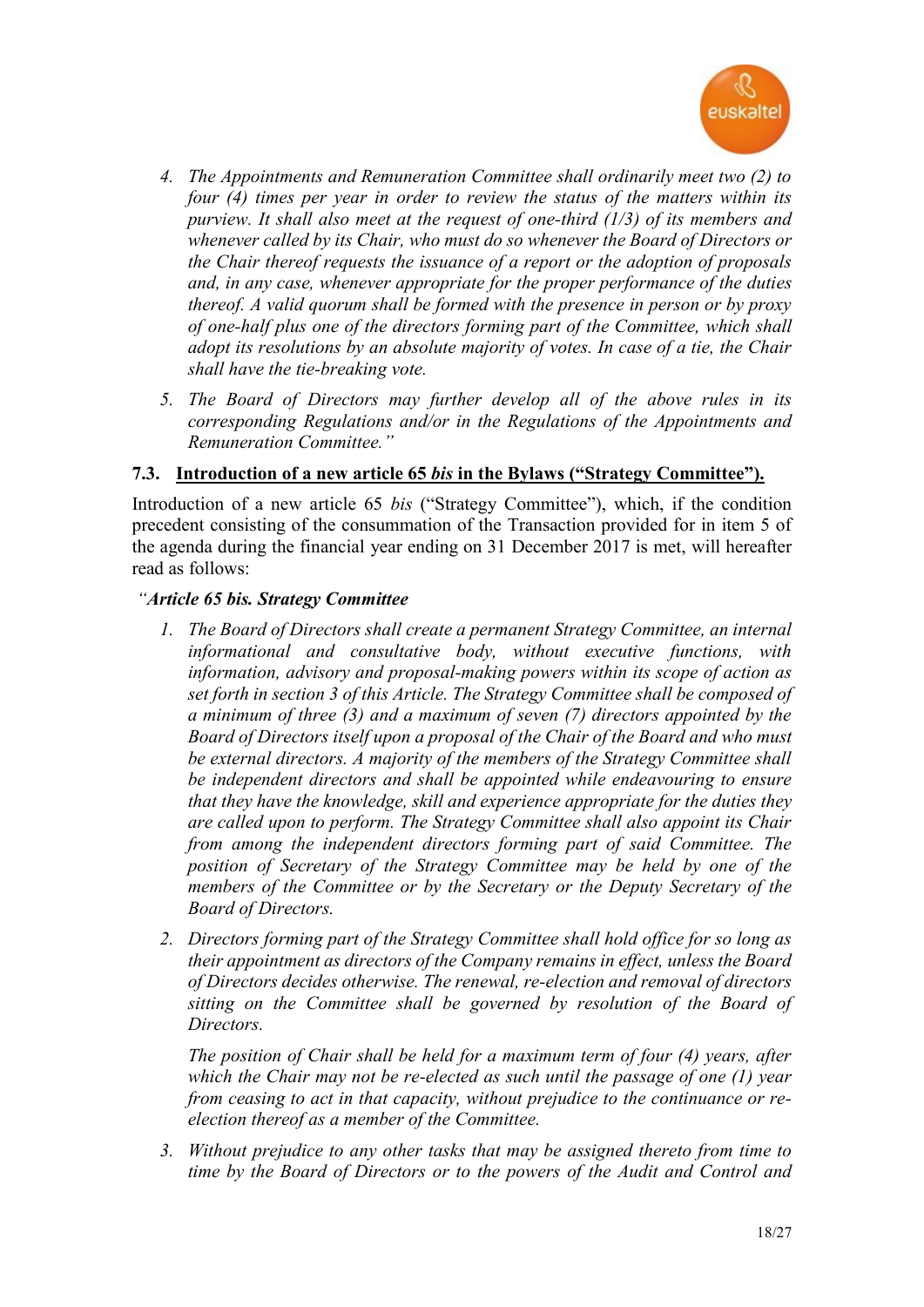

*Appointments and Remuneration Committees, the Strategy Committee shall have the following basic duties:*

- *a) Evaluate and propose to the Board of Directors strategies for diversifying the business of the Company, based on its industry, its expected performance, the applicable regulatory framework, and the Company's resources, abilities and potential for development and growth.*
- *b) Submit to the Board of Directors new investment opportunities, formulating alternatives for investment in assets that entail a long-term increase in the value of the Company.*
- *c) Study and propose recommendations or improvements to strategic plans that are from time to time submitted to the Board of Directors, in light of the Company's competitive position.*
- *d) On an annual basis, issue and submit to the Board of Directors a report that contains the proposals, evaluations, studies and work performed by the Strategy Committee with respect to the above matters.*
- *4. The Strategy Committee shall ordinarily meet two (2) to four (4) times per year in order to review the status of the matters within its purview. It shall also meet at the request of one-third (1/3) of its members and whenever called by its Chair, who must do so whenever the Board of Directors or the Chair thereof requests the issuance of a report or the adoption of proposals and, in any case, whenever appropriate for the proper performance of the duties thereof. A valid quorum shall be formed with the presence in person or by proxy of one-half plus one of the directors forming part of the Committee, which shall adopt its resolutions by an absolute majority of votes. In case of a tie, the Chair shall have the tie-breaking vote.*
- *5. The Board of Directors may further develop all of the above rules in its corresponding Regulations and/or in the Regulations of the Strategy Committee."*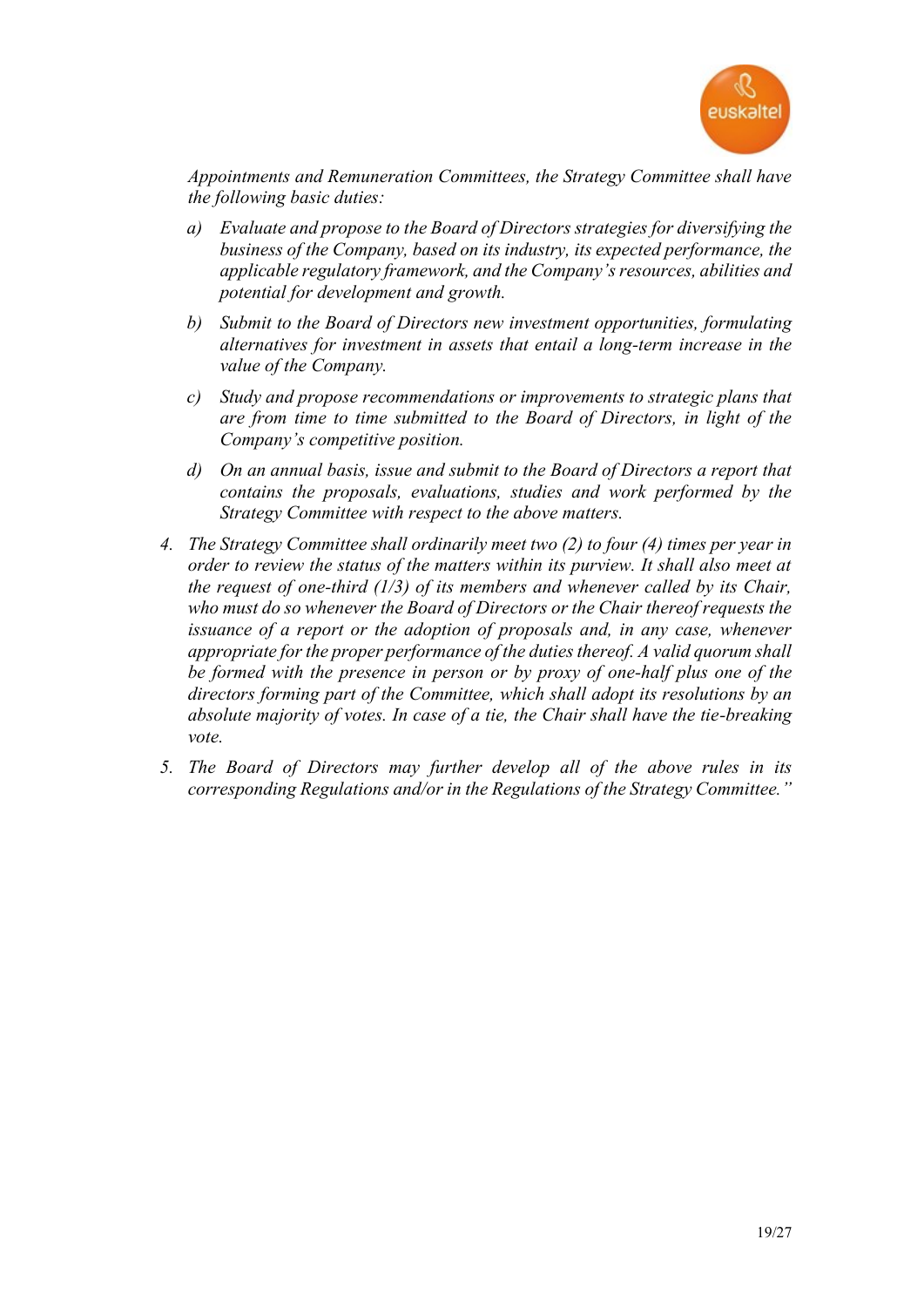

## **Items relating to the composition of the Board of Directors**

- **8. Setting the number of members of Euskaltel's Board of Directors at 12 directors, subject to the condition precedent consisting of the consummation of the Transaction provided for in item 5 of the agenda during the financial year ending on 31 December 2017:**
- **9. Appointment of directors:**
	- **9.1. Appointment of Mr Luis Ramón Arrieta Durana as proprietary director for the bylaw-mandated 4-year term.**
	- **9.2. Appointment of Mr Robert W. Samuelson as proprietary director for the bylaw-mandated 4-year term, which appointment is subject to the condition precedent consisting of the consummation of the Transaction provided for in item 5 of the agenda during the financial year ending on 31 December 2017.**
	- **9.3. Appointment of Mr Jon James as independent director for the bylawmandated 4-year term, which appointment is subject to the condition precedent consisting of the consummation of the Transaction provided for in item 5 of the agenda during the financial year ending on 31 December 2017.**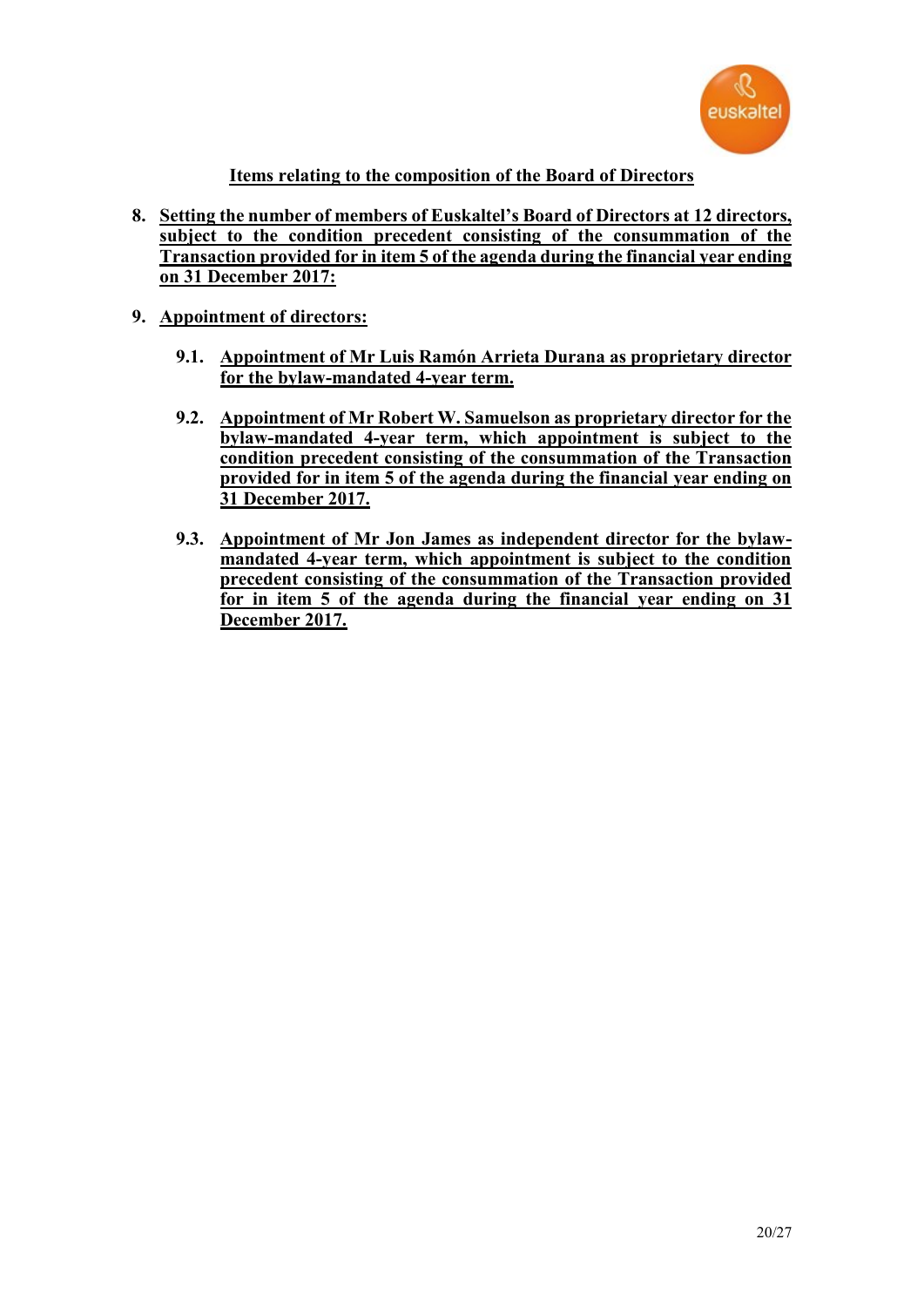

# **ITEM EIGHT ON THE AGENDA**

#### **Setting the number of members of Euskaltel's Board of Directors at 12 directors, subject to the condition precedent consisting of the consummation of the Transaction provided for in item 5 of the agenda during the financial year ending on 31 December 2017**

## **PROPOSED RESOLUTIONS RELATING TO ITEM EIGHT**

Pursuant to the provisions of article 44 of the Bylaws and subject to the condition precedent consisting of the consummation of the Transaction provided for in item 5 of the agenda during the financial year ending on 31 December 2017, it is hereby resolved to increase the number of members of the Board of Directors by two (2), such that the number of members of said body shall hereafter be set at twelve (12).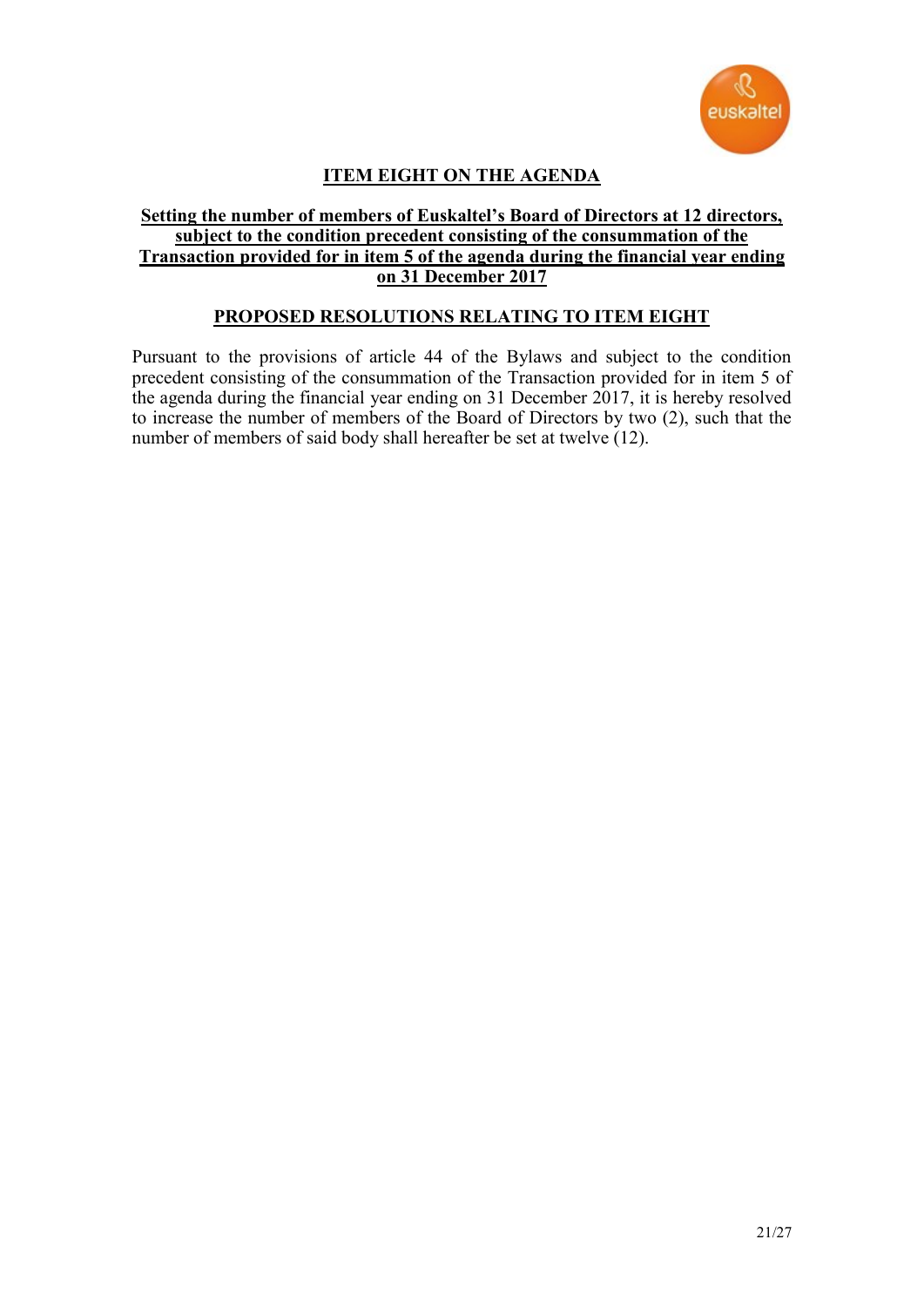

# **ITEM NINE ON THE AGENDA**

### **Appointment of directors**

## **PROPOSED RESOLUTIONS RELATING TO ITEM NINE**

#### **9.1. Appointment of Mr Luis Ramón Arrieta Durana as proprietary director for the bylaw-mandated 4-year term**

Considering that the 8 March 2013 appointment of Mr Alfonso Basagoiti Zabala is lapsing due to the term having ended upon the holding of the 2017 Ordinary General Shareholders' Meeting, it is hereby resolved to appoint Mr Luis Ramón Arrieta Durana as director, after a report of the Appointments and Remuneration Committee and a proposal of the Board of Directors, for the bylaw-mandated term of four (4) years, with the classification of proprietary external director, as his appointment was proposed by Kutxabank, S.A., a significant shareholder of Euskaltel.

Mr Arrieta Durana shall accept the appointment by any valid legal means.

#### **9.2. Appointment of Mr Robert W. Samuelson as proprietary director for the bylaw-mandated 4-year term, which appointment is subject to the condition precedent consisting of the consummation of the Transaction provided for in item 5 of the agenda during the financial year ending on 31 December 2017**

It is hereby resolved to appoint Mr Robert W. Samuelson as director, after a report of the Appointments and Remuneration Committee and a proposal of the Board of Directors, for the bylaw-mandated term of four (4) years, with the classification of proprietary external director, as his appointment was proposed by Zegona Limited, a significant shareholder of Euskaltel, all subject to compliance with the condition precedent consisting of the consummation of the Transaction provided for in item 5 of the agenda within the financial year ending on 31 December 2017.

Mr Samuelson shall accept any such appointment by any valid legal means.

#### **9.3. Appointment of Mr Jon James as independent director for the bylawmandated 4-year term, which appointment is subject to the condition precedent consisting of the consummation of the Transaction provided for in item 5 of the agenda during the financial year ending on 31 December 2017**

It is hereby resolved to appoint Mr Jon James as director, upon a proposal of the Appointments and Remuneration Committee which has also been approved by the Board of Directors, for the bylaw-mandated term of four (4) years, with the classification of independent director, all subject to compliance with the condition precedent consisting of the consummation of the Transaction provided for in item 5 of the agenda within the financial year ending on 31 December 2017.

Mr James shall accept any such appointment by any valid legal means.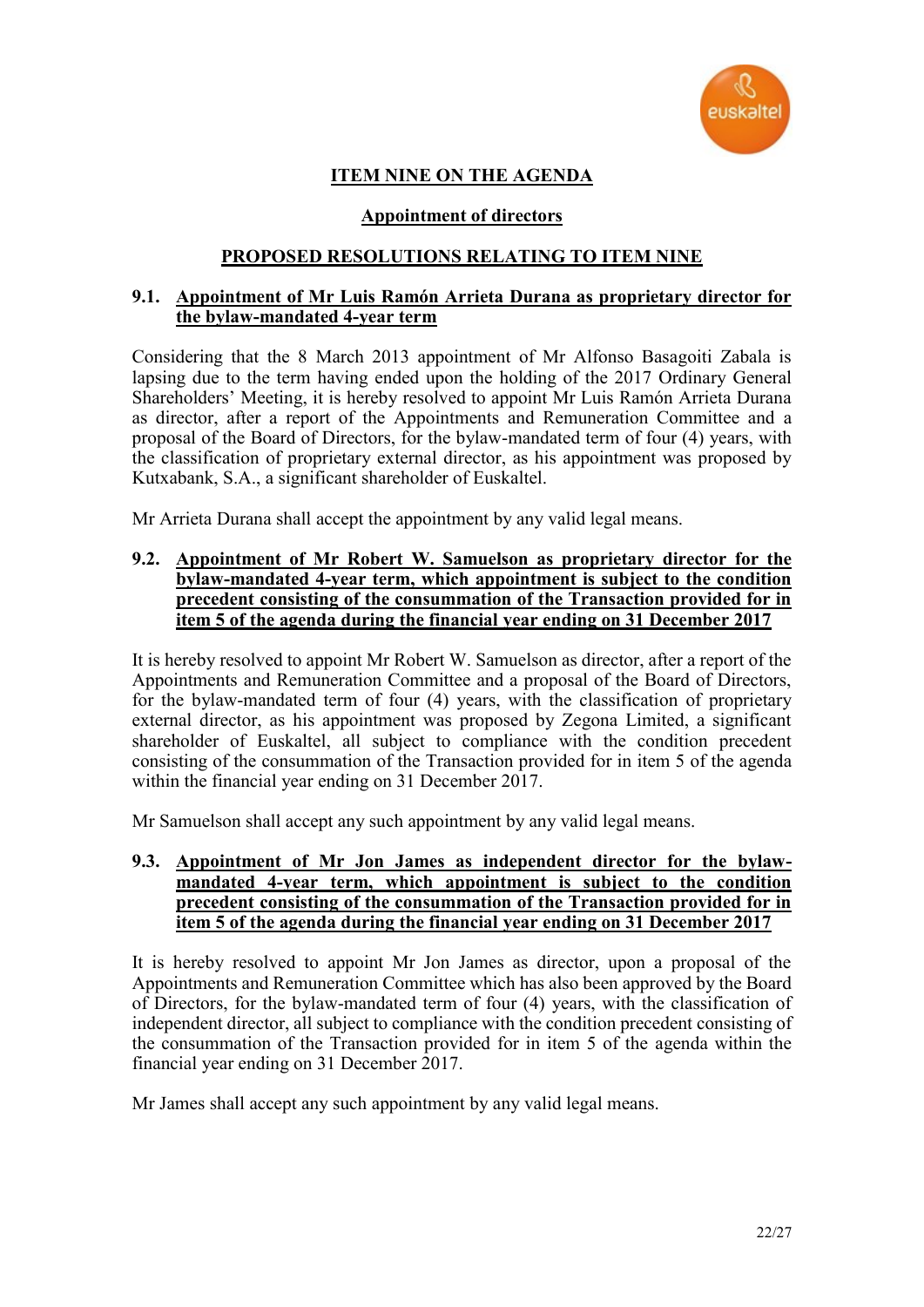

## **Items relating to remuneration provided to the shareholders, to the Executive Directors and to management personnel**

- **10. Approval of the proposed application of results of Euskaltel and distribution of dividends for the financial year ended 31 December 2016.**
- **11. Amendment of the term of the plan to pay a portion of the remuneration of the executive directors by means of the delivery of shares of the Company in implementation of incentive plans, share purchase incentive plans or other similar instruments that are approved by the Board of Directors.**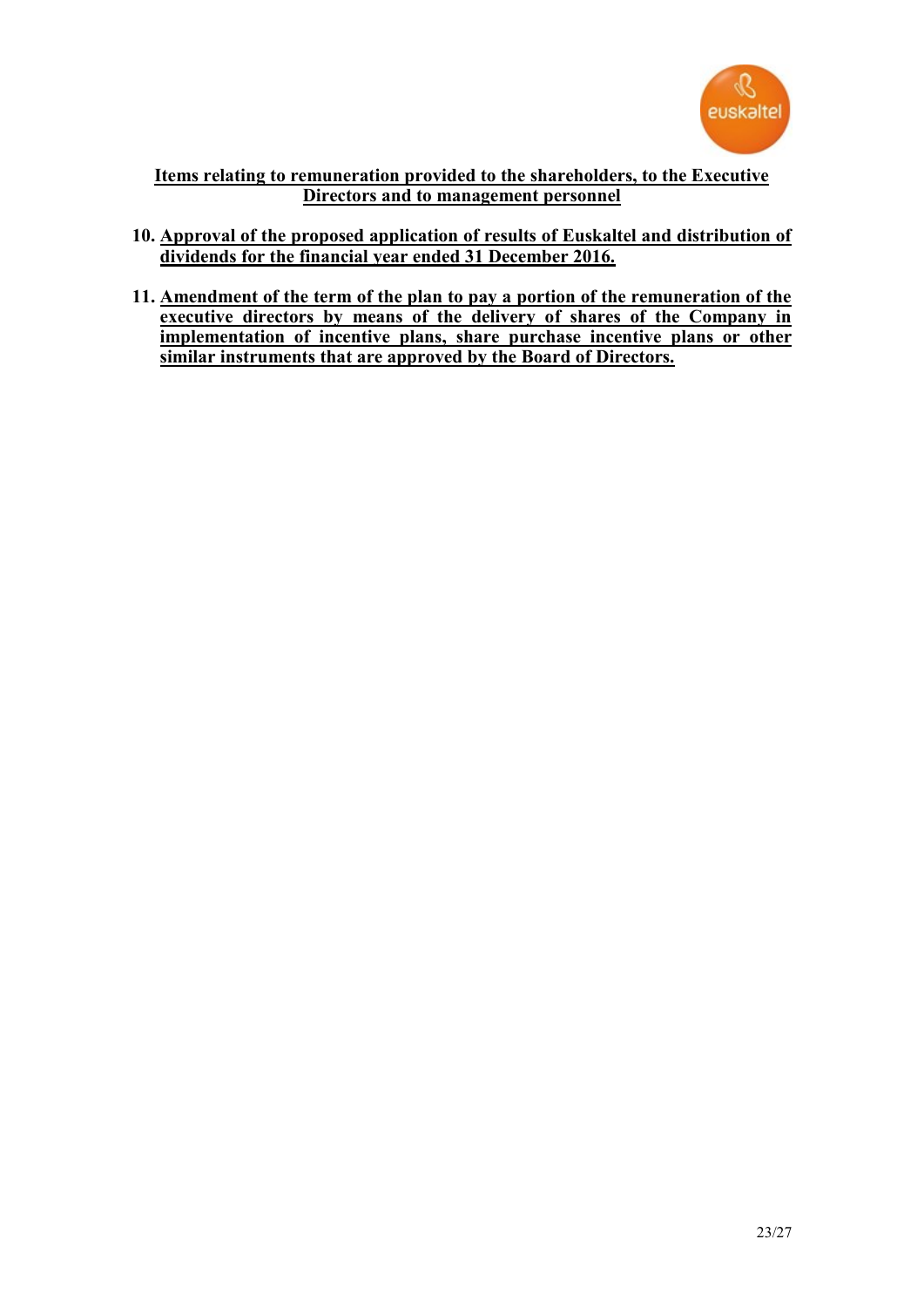

# **ITEM TEN ON THE AGENDA**

#### **Approval of the proposed application of results of Euskaltel and distribution of dividends for the financial year ended 31 December 2016**

### **PROPOSED RESOLUTION RELATING TO ITEM TEN**

In compliance with the provisions of Section 273.1 of the Companies Act, and as there has been a net profit during financial year 2016 in the amount of 75,324,000 euros, it is hereby resolved to distribute, with a charge to the results from the financial year ended 31 December 2016, a dividend of 21 euro cents (gross) per share of Euskaltel with the right to receive it and that is outstanding on the date that the corresponding payment is made.

It is expected that the payment of the aforementioned dividend will take place no later than 27 July 2017.

This dividend will be distributed through the entities members of "Sociedad de Gestión de los Sistemas de Registro, Compensación y Liquidación de Valores, S.A. Unipersonal" (IBERCLEAR), the Board of Directors being hereby authorised for such purpose, with express power of substitution, to establish the specific date for payment of the dividend, to designate the entity that is to act as paying agent, and to take such other steps as may be required or appropriate for the successful completion of the distribution.

Therefore, the distribution of profits for financial year 2016 is as follows:

| Supplemental dividend (maximum amount to distribute: 0.21 euros 31,888,000 euros<br>(gross) per share for all outstanding shares) |  |
|-----------------------------------------------------------------------------------------------------------------------------------|--|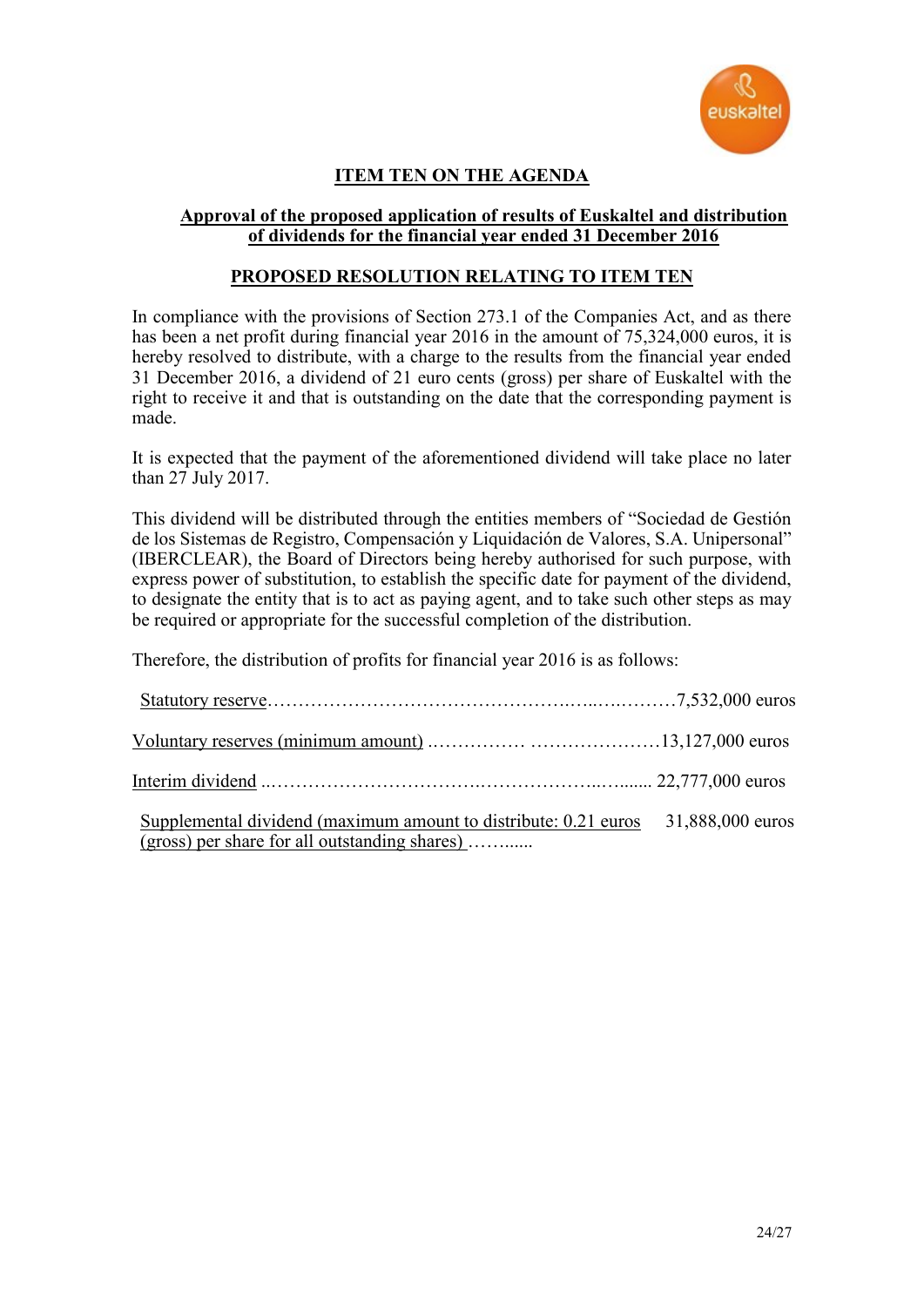

# **ITEM ELEVEN ON THE AGENDA**

#### **Amendment of the term of the plan to pay a portion of the remuneration of the executive directors by means of the delivery of shares of the Company in implementation of incentive plans, share purchase incentive plans or other similar instruments that are approved by the Board of Directors**

## **PROPOSED RESOLUTION RELATING TO ITEM ELEVEN**

Pursuant to the provisions of Section 219 of the Companies Act, and without prejudice to the resolution of the shareholders acting at the Ordinary General Shareholders' Meeting of 27 June 2016, it is hereby resolved to amend the term of the plan to pay a portion of the remuneration of the executive directors by means of the delivery of shares of the Company in implementation of incentive plans, share purchase incentive plans or other similar instruments that are approved by the Board of Directors (the "**Plans**").

In particular, it is resolved to set the term of the Plans such that they hereafter apply during this financial year 2017 and during financial years 2018 and 2019.

For purposes of clarification, the resolution of the shareholders acting at the Ordinary General Shareholders' Meeting of 27 June 2016 regarding the payment of a portion of the remuneration of the executive directors by means of the delivery of shares of the Company within the framework of the Plans shall remain in effect upon all of the terms and conditions thereof, except for the provisions regarding the new term of the Plans provided for in this resolution.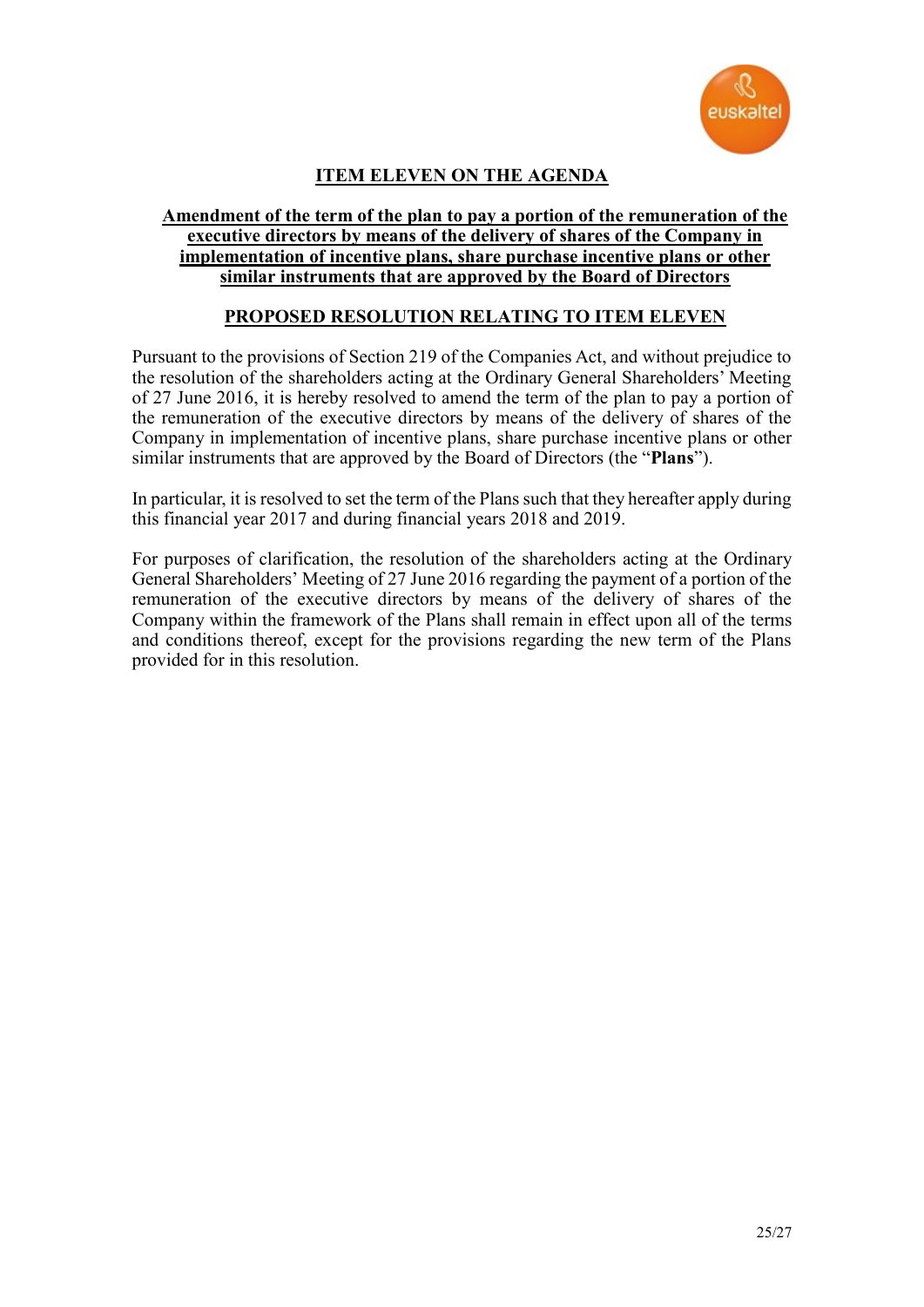

## **Item relating to general matters**

## **ITEM TWELVE ON THE AGENDA**

#### **Delegation of powers to formalise and implement all resolutions adopted by the shareholders at the General Meeting, for conversion thereof into a public instrument, and for the interpretation, correction and supplementation thereof, further elaboration thereon, and registration thereof, and to carry out the mandatory filing of accounts**

## **PROPOSED RESOLUTION RELATING TO ITEM TWELVE**

Without prejudice to the delegations already approved by the shareholders acting at the General Meeting, it is hereby resolved on the broadest of terms to delegate authority to the Board of Directors, with powers of substitution or authorisation to any of its members, to the non-member Secretary of the Board of Directors and to the non-member Deputy Secretary of the Board of Directors, such that any of them, severally and as broadly as required under the law, may supplement, implement and further develop, with any technical modifications, all of the foregoing resolutions, correcting any omissions or errors therein, and for the interpretation thereof, giving said persons severally the power to execute any appropriate public documents containing the resolutions adopted, with the broadest powers to perform any acts required with respect to the resolutions approved at this General Meeting, executing the documents required to obtain the registration of said resolutions with the Commercial Registry, and particularly to:

- a) Correct, clarify, specify or complete the resolutions adopted at this General Meeting or those produced in any instruments or documents approved in implementation thereof, and particularly any omissions, defects or errors in form or substance that prevent the access of these resolutions and the consequences hereof to the Commercial Registry, Property Registry, Industrial Property Registry or any others, and particularly to carry out the mandatory filing of accounts with the Commercial Registry.
- b) To make any announcements, instruments or transactions, contracts or operations as are necessary or appropriate to adopt, and execute the resolutions required for the purposes provided by law to implement the resolutions adopted at this General Meeting, particularly including, among other powers, the power to appear before a Notary to execute or formalise any public or private documents deemed necessary or appropriate for the full effectiveness of these resolutions.
- c) To jointly or severally delegate all or part of the powers they deem appropriate that have been expressly granted to them by the shareholders acting at this General Shareholders' Meeting.
- d) In sum, to determine all other circumstances that may be required, taking any appropriate steps and complying with all requirements under applicable law to fully implement the resolutions of the shareholders at this General Meeting.